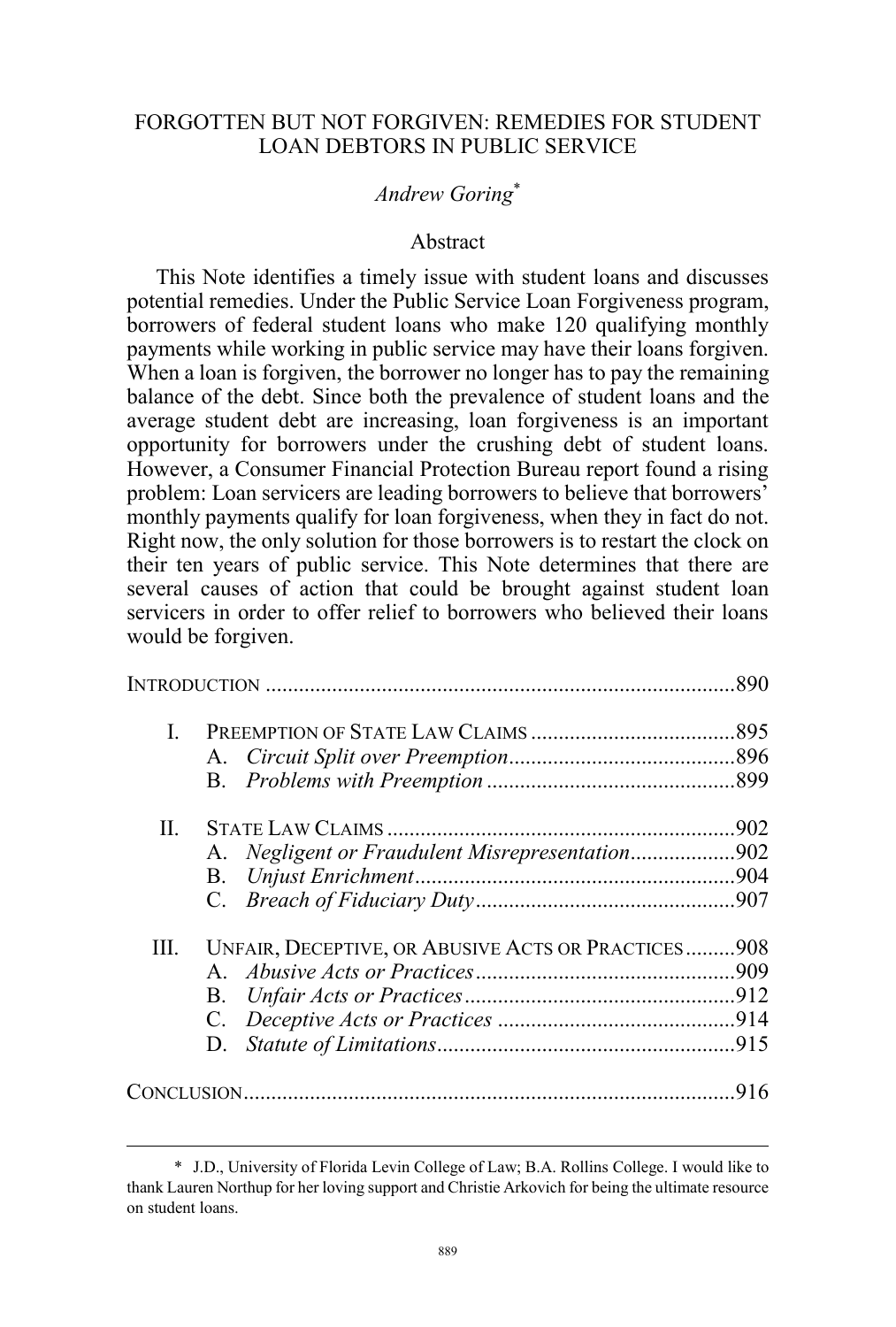#### **INTRODUCTION**

The Public Service Loan Forgiveness (PSLF) program was introduced as part of the College Cost Reduction and Access Act<sup>1</sup> in 2007.<sup>2</sup> The concept behind PSLF is simple: A student loan borrower who works in public service for ten years<sup>3</sup> can get his student loans discharged.<sup>4</sup> October 1, 2017, marked ten years from the first qualifying payments for  $PSLF<sub>2</sub>$ <sup>5</sup> so borrowers working in public service have only recently been able to have their loans forgiven under the PSLF program. The results have been shocking: The PSLF program has rejected ninety-nine percent of applicants who completed ten years of payments, with the most common reason for rejection being that the payments did not count as "qualifying payments."<sup>6</sup>

According to a recent Consumer Financial Protection Bureau (CFPB) report, deceptive practices by federal loan servicers have caused some borrowers to believe that their loan payments were contributing toward forgiveness, when in fact they were not.<sup>7</sup> In some situations, servicers were aware that borrowers had qualifying public service jobs and did not inform those borrowers of their eligibility for PSLF.<sup>8</sup> The CFPB report tells the story of one borrower who informed his servicer of his intention to enroll in PSLF.<sup>9</sup> His servicer consolidated his loans for that purpose, and when the borrower asked whether he was qualified, the servicer told him he was "all set."<sup>10</sup> It was not until four years later that the borrower learned that his payments were not counting toward the 120 monthly

3. To be more specific, 120 monthly payments, which need not be made on consecutive months. 34 C.F.R. § 685.219 (2018).

10. *Id.*

 <sup>1.</sup> Pub. L. No. 110-84, 121 Stat. 784 (2007) (codified as amended in scattered sections of 20 U.S.C.).

<sup>2.</sup> Robert Proudfoot, *Securitization of Student Loans: A Proposal to Reform Federal Accounting, Reduce Government Risk, and Introduce Market Mechanisms as Indicators of Quality Education*, 9 U. MASS. L. REV. 6, 21–23 (2014).

<sup>4.</sup> *Id.*

<sup>5.</sup> *Id.*

<sup>6.</sup> *Public Service Loan Forgiveness Data*, FED. STUDENT AID, https://studentaid.ed.gov/sa /about/data-center/student/loan-forgiveness/pslf-data [https://perma.cc/7QNV-2XVQ] (containing a March 2019 PSLF report); Zach Friedman, *Student Loan Forgiveness Program Rejects 99% of Applicants*, FORBES (Sept. 24, 2018, 8:32 AM), https://www.forbes.com/sites/zackfriedman/ 2018/09/24/public-service-loan-forgiveness-rejected/#342c71b91824 [https://perma.cc/3RYB-G6K7].

<sup>7.</sup> CONSUMER FIN. PROT. BUREAU, STAYING ON TRACK WHILE GIVING BACK: THE COST OF STUDENT LOAN SERVICING BREAKDOWNS FOR PEOPLE SERVING THEIR COMMUNITIES 29–31 (2017), http://files.consumerfinance.gov/f/documents/201706\_cfpb\_PSLF-midyear-report.pdf [https://perma.cc/LH86-J8WG].

<sup>8.</sup> *Id.*

<sup>9.</sup> *Id.* at 30.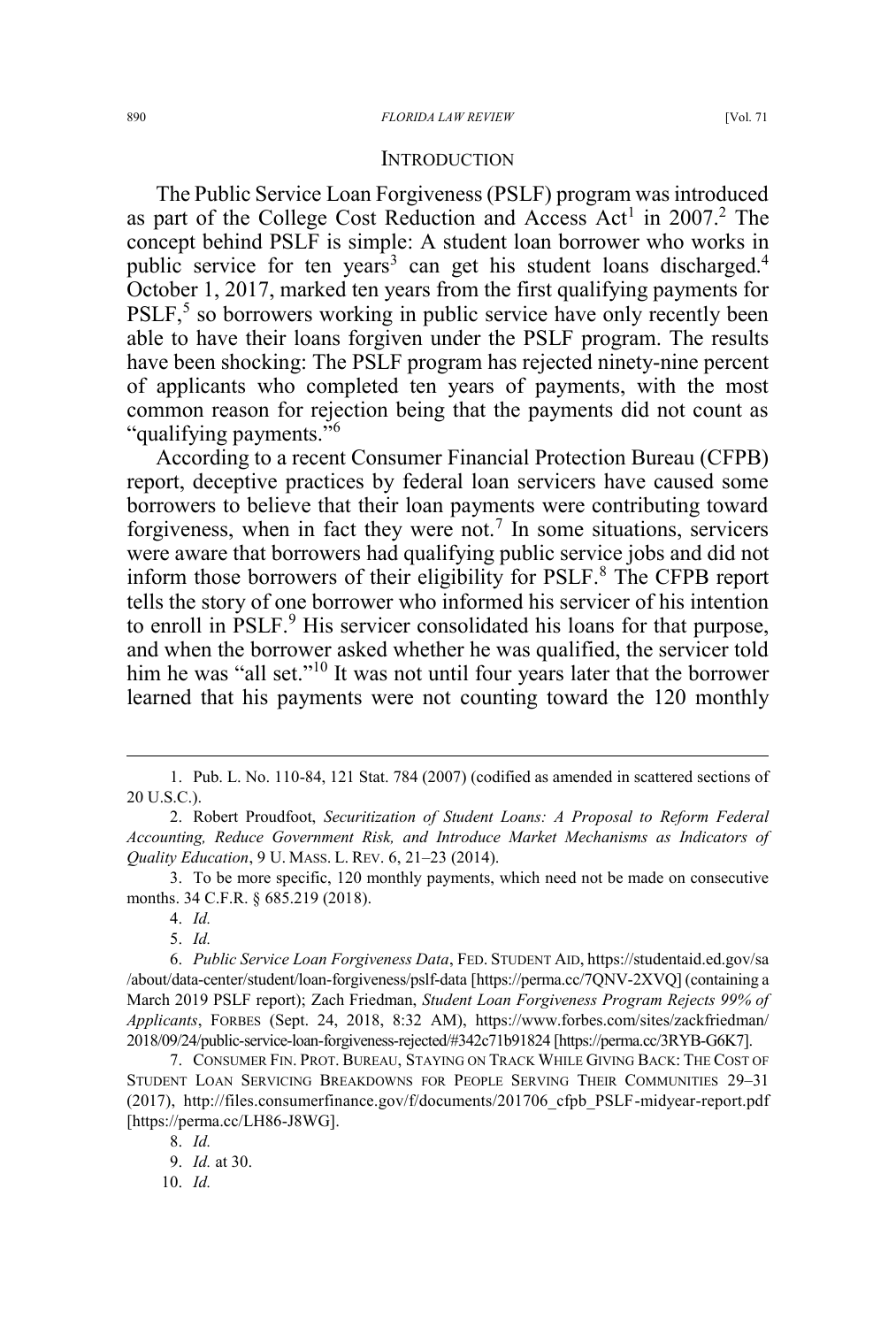payments required for PSLF.<sup>11</sup> In a recent class action lawsuit against a student loan servicer,<sup>12</sup> former professor and meteorologist Bill Cottrill describes how he "asked the right questions" about his student loan payments.<sup>13</sup> Nevertheless, after ten years of payments totaling \$130,000, Cottrill's servicer told him that he had the wrong type of loan—it could not be forgiven—and now Cottrill must "delay[] retirement another decade."<sup>14</sup> Stories like these show that there are clear gaps in the system. This Note aims to address how those gaps can be filled.

One of the greatest sources of confusion for borrowers is whether their student loans qualify for PSLF.<sup>15</sup> In order for a loan payment to count toward PSLF, that payment must be for a Direct loan.<sup>16</sup> Congress implemented Direct loans in 1994 as a replacement for federally guaranteed private loans under the Federal Family Education Loans (FFEL) program.<sup>17</sup> While FFEL loans were discontinued in 2010, 21.6 million borrowers still owe \$437 billion on the program.<sup>18</sup> No payments toward a FFEL loan count toward PSLF.<sup>19</sup> Although a FFEL loan can be consolidated into a Direct loan, only subsequent payments under the Direct loan will count toward  $PSLF<sup>20</sup>$  To complicate matters, the only way for a borrower to find out whether his loans are Direct or FFEL is to go to the National Student Loan Data System and create a profile; the servicers' websites and billing statements do not contain this information.<sup>21</sup> So even if a borrower working in public service discovers that his loans are under the FFEL program, his only option for loan

15. CONSUMER FIN. PROT. BUREAU, *supra* note 7, at 30.

20. *Id.*

 <sup>11.</sup> *Id.*

<sup>12.</sup> Class Action Complaint, Daniel v. Navient Solutions, LLC, No. 8:17-cv-02503 (M.D. Fla. Oct. 25, 2017).

<sup>13.</sup> Jackie Callaway, *Navient Accused of Misleading Students About Loan Forgiveness*, ABC ACTION NEWS (Feb. 2, 2018, 12:06 PM), https://www.abcactionnews.com/money/ consumer/taking-action-for-you/navient-accused-of-misleading-students-about-loan-forgiveness- [https://perma.cc/L529-2N52].

<sup>14.</sup> *Id.*

<sup>16. 34</sup> C.F.R. § 685.219(c)(1)(iii) (2018); CONSUMER FIN. PROT. BUREAU, *supra* note 7, at 29.

<sup>17.</sup> Terrence L. Michael & Janie M. Phelps, *"Judges?! – We Don't Need No Stinking Judges!!!": The Discharge of Student Loans in Bankruptcy Cases and the Income Contingent Repayment Plan*, 38 TEX. TECH. L. REV. 73, 81 (2005).

<sup>18.</sup> Doug Rendleman & Scott Weingart, *Collection of Student Loans: A Critical Examination*, 20 WASH.&LEE J. CIVIL RTS.&SOC. JUST. 215, 221 (2014).

<sup>19.</sup> *Id.* at 232.

<sup>21.</sup> *What Type of Loan Do I Have?*, STUDENT LOAN BORROWER ASSISTANCE, http://www. studentloanborrowerassistance.org/start-here/what-type-of-loan-do-i-have/ [https://perma.cc/ 8ZF3-8CP5].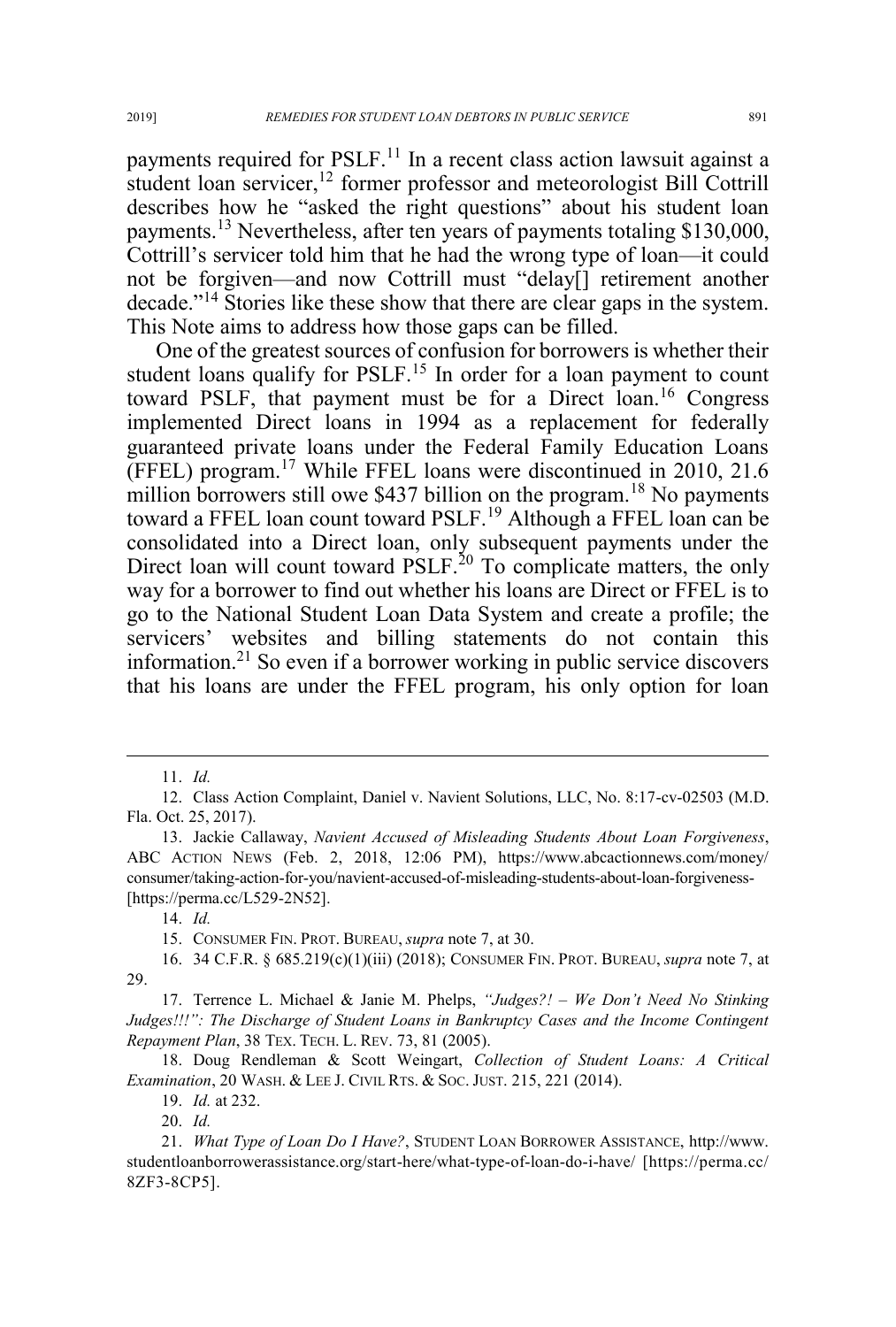forgiveness is to consolidate the FFEL loans into a Direct loan and restart the clock for another ten years of public service.

Although one might argue that it is borrowers' responsibility to ensure that they have the correct type of loan, there are several reasons why the law should protect student loan borrowers from their servicers. First of all, the increasing requirement of college degrees for entry-level jobs, combined with the increasing cost of tuition, means that student loans are becoming increasingly necessary for young Americans.<sup>22</sup> In 2014, graduates had an average debt of  $$29,400^{23}$  and studies show that most students overestimate their ability to repay their student loans.<sup>24</sup> Another issue is that during bankruptcy, there is a higher  $bar^{25}$  to discharge student loans than other types of loans.<sup>26</sup> This is largely due to several highly publicized but misrepresentative bankruptcy cases during the early 1970s, in which recent graduates went on to lucrative careers shortly after discharging their student loans in bankruptcy.<sup>27</sup> Finally, graduates who seek public interest work are at greater financial risk because public interest jobs typically have much lower salaries than private sector jobs.<sup>28</sup> In fact, the Department of Education has estimated that a college graduate working in public service may end up repaying over 170% of their initial principal balance.<sup>29</sup> This results in a class of borrowers who are under

25. The Brunner Test, requiring a showing of undue hardship in order to discharge student loans, has been "judicially defined too harshly by most of the bankruptcy courts." Kevin J. Smith, *Defining the Brunner Test's Three Parts: Time to Set a National Standard for All Three Parts to Determine When to Allow the Discharge of Federal Student Loans*, 58 S.D. L. REV. 250, 251 (2013). However, some studies show that the discharge of student loans through bankruptcy is still quite feasible. Jason Iuliano, *Student Loans and Surmountable Access-to-Justice Barriers*, 68 FLA. L. REV. 377, 388 (2016).

26. Kurtis Wiard, *Hope for the Hopeless: Discharging Student Loans in Bankruptcy*, 84 J. KAN. B. ASS'N 24, 25 (2015).

27. *Id.*

28. Wroth, *supra* note 23, at 28 (noting that the average salary for government lawyers is less than half that of private practice attorneys).

29. CONSUMER FIN. PROT. BUREAU, *supra* note 7, at 26–27.

 <sup>22.</sup> William J. Cox, *The Student Borrower: Slave to the Servicer?*, 27 LOY. CONSUMER L. REV. 189, 195 (2015); Mitch et al., *Financial Help Puts Public Interest Careers in Reach*, 81 WIS. LAW. 25, 25 (2008).

<sup>23.</sup> For law school graduates, the average debt ranges from one and a half to over two times as much. L. Kinvin Wroth, *Access to Justice: The Problem of Law Student Debt*, 30 VT. B.J. 28, 28 (2004).

<sup>24.</sup> Cox, *supra* note 22, at 195–96. In fact, for many Americans, student loan repayment is becoming a lifelong endeavor—a CFPB study shows that over the past several years, the number of borrowers over the age of sixty with student loan debt has increased in every state and that the median debt of those elderly borrowers has increased in nearly every state. CONSUMER FIN. PROT. BUREAU, OLDER CONSUMERS AND STUDENT LOAN DEBT BY STATE 4–9 (2017), https://www.consumerfinance.gov/documents/5184/201708\_cfpb\_older-consumers-and-studentloan-debt-by-state.pdf [https://perma.cc/VU6H-NDAZ].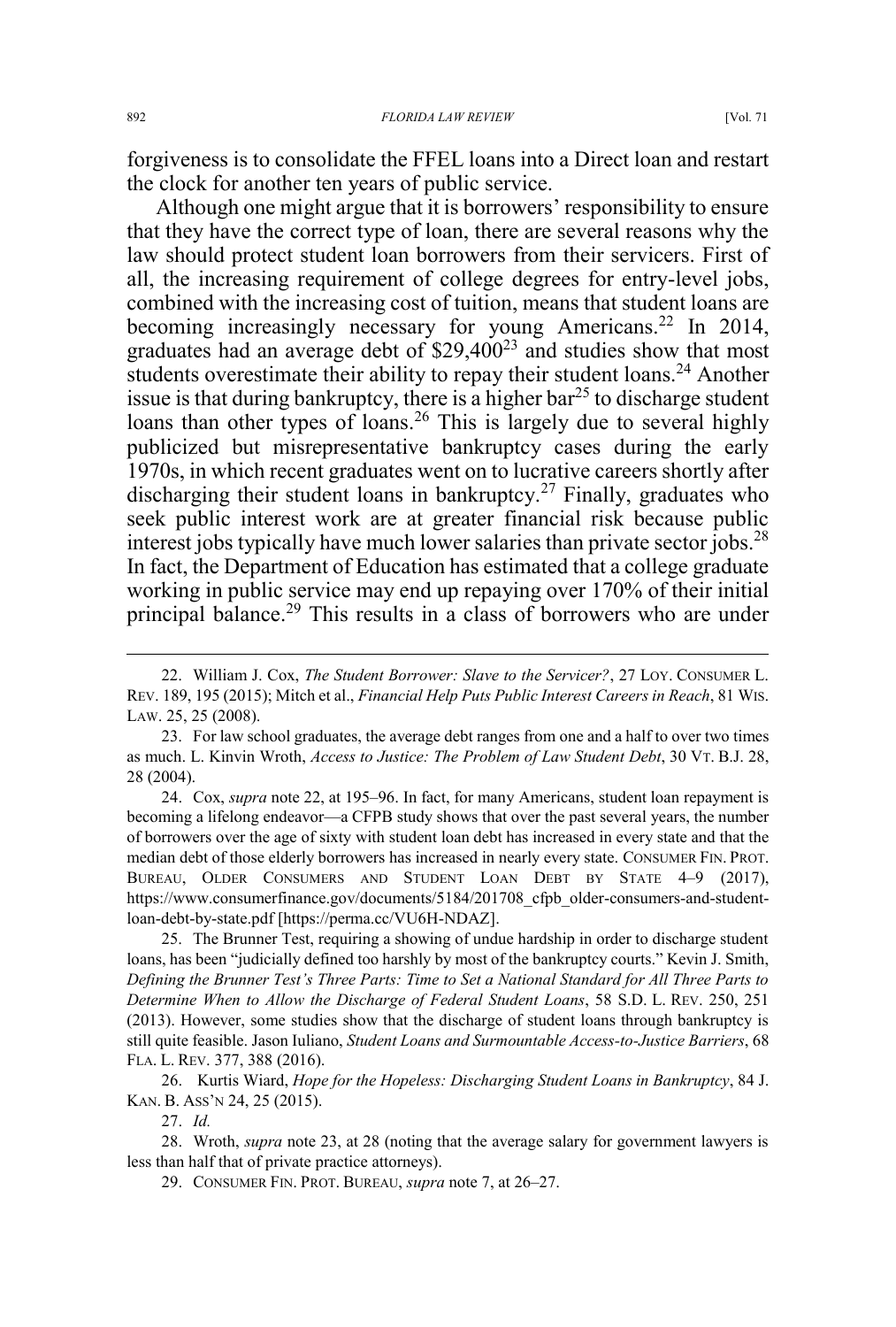pressure to take on high amounts of debt with few options to pay it back, and who are ripe for exploitation. Student loan servicers are too happy to oblige.

In 2013, the CFPB acknowledged student loan borrowers' increased reports of abuse by servicers by announcing that it would investigate the issue.<sup>30</sup> According to the director of the CFPB, the agency intended to change servicer practices "meant to defraud borrowers" by extending oversight to the largest servicers.<sup>31</sup> The investigation highlighted several concerning issues. $3^2$  While servicers have greatly increased the number of repayment options for borrowers, the change has also resulted in a much more complicated and difficult-to-navigate system.<sup>33</sup> There is over a twenty percent variance in delinquency rates across the repayment plans available for federal Direct loans, which shows that getting into the right repayment plan is crucial for borrowers.<sup>34</sup> However, borrowers report not being adequately informed about their options, even when experiencing financial hardship.<sup>35</sup> For example, some servicers advised borrowers to postpone payments through forbearance—which is an attractive shortterm solution, but can make a difficult financial situation worse by significantly increasing the amount of unpaid interest—instead of informing borrowers about lower repayment options.<sup>36</sup> Borrowers further report that even when they identify the repayment plan that best fits their financial needs to their loan servicers, the servicers sometimes enroll them in a different repayment plan.<sup>37</sup> Also, over half of borrowers who enroll in an income-based repayment plan fail to properly submit the annual income documentation requirements,<sup>38</sup> which results in severe consequences.<sup>39</sup> Finally, borrowers are penalized for missing payments when they are transferred to a different servicer without notice, or when

- 33. *Id.* at 20.
- 34. *Id.* at 22–23.
- 35. *Id.* at 25.
- 36. *Id.* at 25–27.
- 37. *Id.* at 27–28.

38. Although this failure is not entirely the fault of the borrower, as will become evident in Part III.

39. CONSUMER FIN. PROT. BUREAU, *supra* note 32, at 31–36. For example, when the recertification for an income-driven repayment plan is not processed in time, the borrower is billed at the much higher standard repayment rate, which can result in interest capitalization, forced forbearance, and the loss of government subsidies. *Id.* at 33–35.

 <sup>30.</sup> Katheryn E. Marcum, *Tightening the Loophole: The Role of Fee-Shifting Statutes in Resolving the Growing Problem of Servicing America's Student Loan Debt*, 119 W. VA. L. REV. 829, 841–42 (2016).

<sup>31.</sup> *Id.* at 842.

<sup>32.</sup> CONSUMER FIN. PROT. BUREAU, STUDENT LOAN SERVICING: ANALYSIS OF PUBLIC INPUT AND RECOMMENDATIONS FOR REFORM 20–38 (2015), http://files.consumerfinance.gov/f/ 201509\_cfpb\_student-loan-servicing-report.pdf [https://perma.cc/47Y8-SW8K].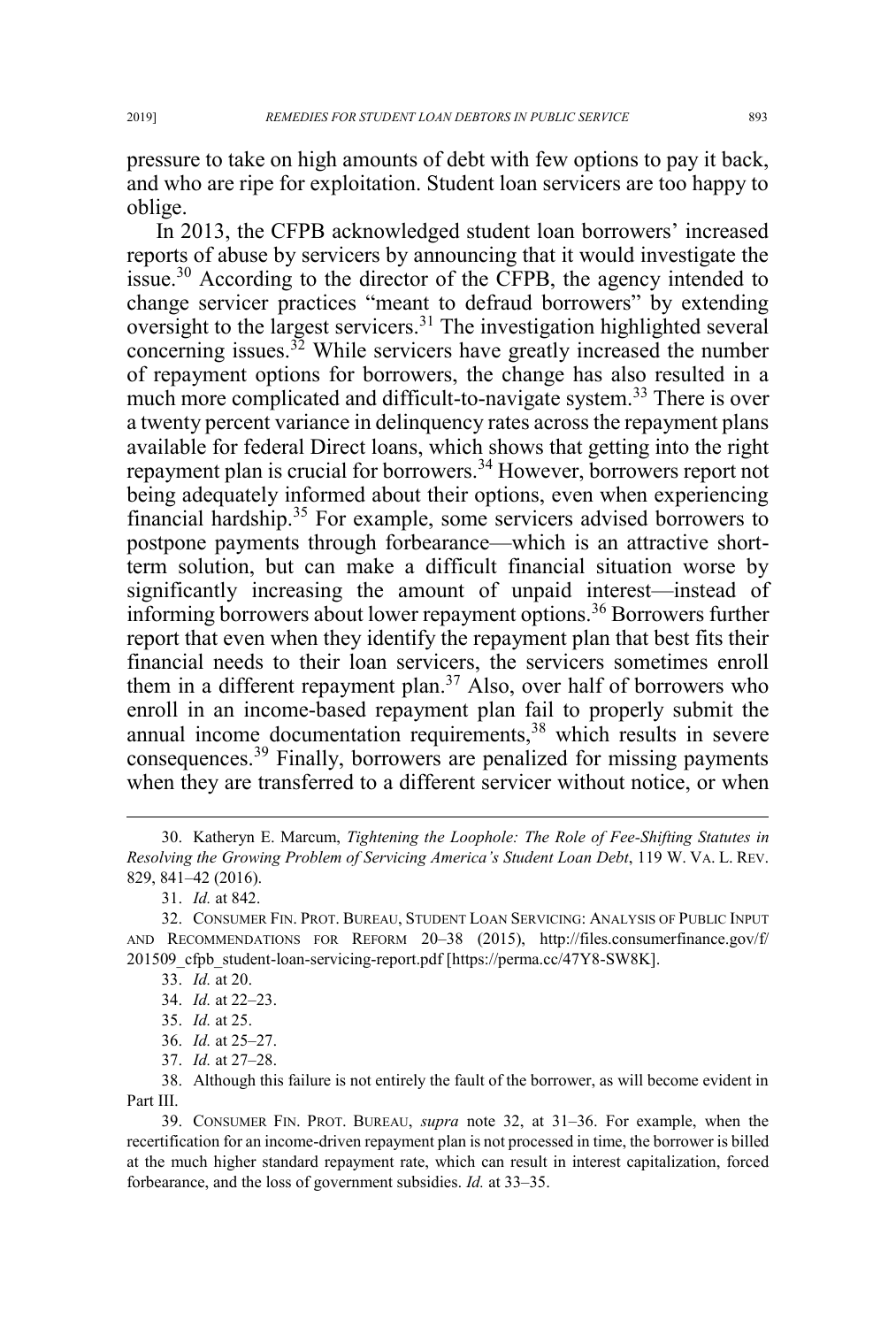they are told that their loan is in forbearance, but their forbearance application is later denied.<sup>40</sup>

Part of the problem is that student loan servicers often benefit from the financial hardship their practices bring upon borrowers. Servicers are compensated with a flat monthly fee per account serviced.<sup>41</sup> Because servicers' fees do not depend on the level of service given to borrowers, "this fee structure may create an economic disincentive to address borrower default."<sup>42</sup> So whenever a servicer advises that a borrower go into forbearance instead of using an income-adjusted repayment plan, the servicer gets easy money for the years that the borrower is in forbearance in addition to the money from the increased time it will take the borrower to eventually repay the loan, since the borrower will have to pay a greater amount after coming out of forbearance.<sup>43</sup> Furthermore, servicers "may be reluctant to inform borrowers of PSLF" because whenever a borrower successfully enrolls in the PSLF program, that borrower is transferred to a different, dedicated PSLF servicer.<sup>44</sup> The longstanding federal regulatory scheme similarly discouraged protective action for borrowers for two main reasons.<sup>45</sup> First, the same agencies charged with overseeing banks also had "a primary mission to protect the safety and soundness of the banking system."<sup>46</sup> Second, the regulating agencies made more money if they regulated more banks, but the banks were able to choose which agency regulated them. $47$  Thus, regulators who actually enforced consumer protection law risked their profitability.<sup>48</sup>

In response to the recent economic recession and the realization that the bank regulatory system did not work, the legislature implemented the Dodd-Frank Wall Street Reform and Consumer Protection Act<sup>49</sup> (Dodd-Frank Act).<sup>50</sup> Most notably, the Act created the CFPB and established a presumption against preemption.<sup>51</sup> The significance of the CFPB is evident by the extent of its investigations into student loan servicer practices, but it also serves an important function in its authorization to

45. Cox, *supra* note 22, at 208.

46. *Id.* at 208 & n.158 (quoting Oren Bar-Gill & Elizabeth Warren, *Making Credit Safer*, 157 U. PA. L. REV. 1, 90 (2008)).

47. *Id.* at 208–09.

48. *Id.* at 209.

50. Cox, *supra* note 22, at 214.

51. *Id.* at 214–15.

 <sup>40.</sup> *Id.* at 39, 51–52.

<sup>41.</sup> *Id.* at 134.

<sup>42.</sup> *Id.*

<sup>43.</sup> *Id.* at 26.

<sup>44.</sup> *Id.* at 44–45.

<sup>49.</sup> Pub. L. No. 111-203, 124 Stat. 1376 (2010) (codified as amended in scattered sections of 12 U.S.C.).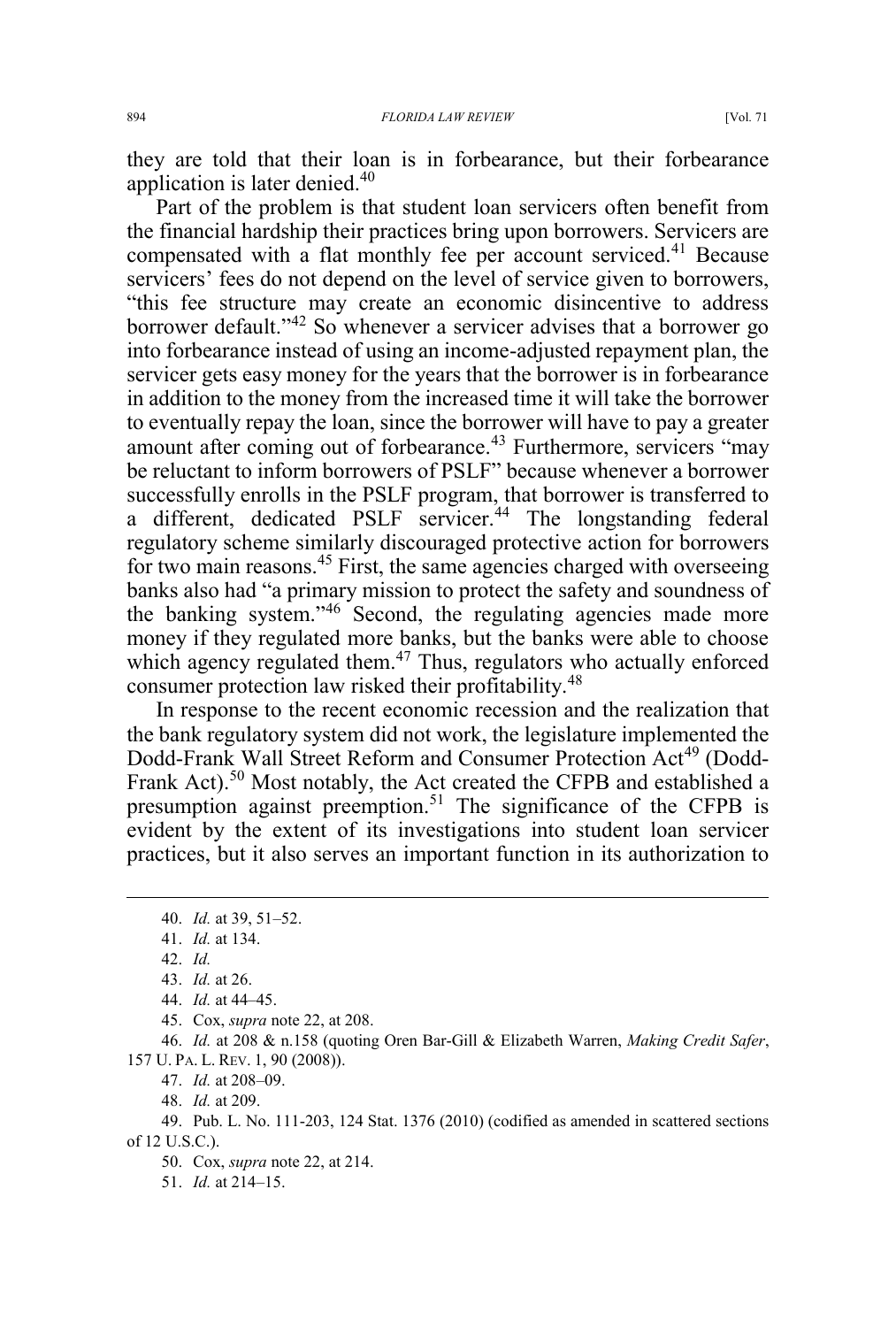prescribe rules.<sup>52</sup> While the CFPB does not have explicit authority over student loan servicers, it passed a larger-participant rule in 2014, which allows the CFPB to exercise supervisory authority over certain larger participants in a market.<sup>53</sup> This supervisory authority allows the CFPB to regulate large<sup>54</sup> student loan servicers engaging in unfair, deceptive, or abusive acts or practices.<sup>55</sup>

When placed into the greater context of servicers' abusive treatment of student loan borrowers, the problem of misinformed borrowers eligible for PSLF but not enrolled in the program is clearly an injustice. As one servicer commented in reply to allegations of misleading borrowers, "[W]e are on the front lines of repayment every day, so we know how complex the federal loan program can be."<sup>56</sup> And yet, servicers blame borrowers—most of whom likely have little to no experience with the federal loan system—for not servicing errors.<sup>57</sup> This is not merely a matter of borrowers sleeping on their rights; it is the result of a systematic exploitation of vulnerable debtors. Several recent changes have set the stage for judicial action against student loan servicers, and with the recent ten-year anniversary of the PSLF program, the time is ripe for action.

This Note examines the possible remedies for borrowers who were not adequately informed about their eligibility for PSLF. Part I concludes that state law claims should not be preempted by the Higher Education Act of 1965,<sup>58</sup> despite a Ninth Circuit decision holding otherwise. Part II evaluates three viable state law remedies. Part III considers unfair, deceptive, and abusive acts and practices under Title X of the Dodd-Frank Act. Based on the Middle District of Pennsylvania's reasoning in denying a Motion to Dismiss for claims brought against a student loan servicer, it is likely that those claims would also be effective at securing PSLF remedies.

### I. PREEMPTION OF STATE LAW CLAIMS

The Dodd-Frank Act's presumption against preemption is believed to be "one of the most important fixes to federal consumer protection regulation since the subprime mortgage crisis."<sup>59</sup> Prior to the Act,

 <sup>52. 12</sup> U.S.C. § 5531 (2012).

<sup>53.</sup> Cox, *supra* note 22, at 218–20.

<sup>54.</sup> The larger-participant rule gives the CFPB authority over all the government's servicers and two private loan servicers, but not smaller private loan servicers, comprising 29% of the student loan market. *Id.* at 220–21.

<sup>55.</sup> *Id.* at 219–20.

<sup>56.</sup> Callaway, *supra* note 13.

<sup>57.</sup> *Id.*

<sup>58.</sup> Pub. L. No. 89-329, 79 Stat. 1219 (codified as amended in scattered sections of 20 U.S.C.).

<sup>59.</sup> Cox, *supra* note 22, at 215.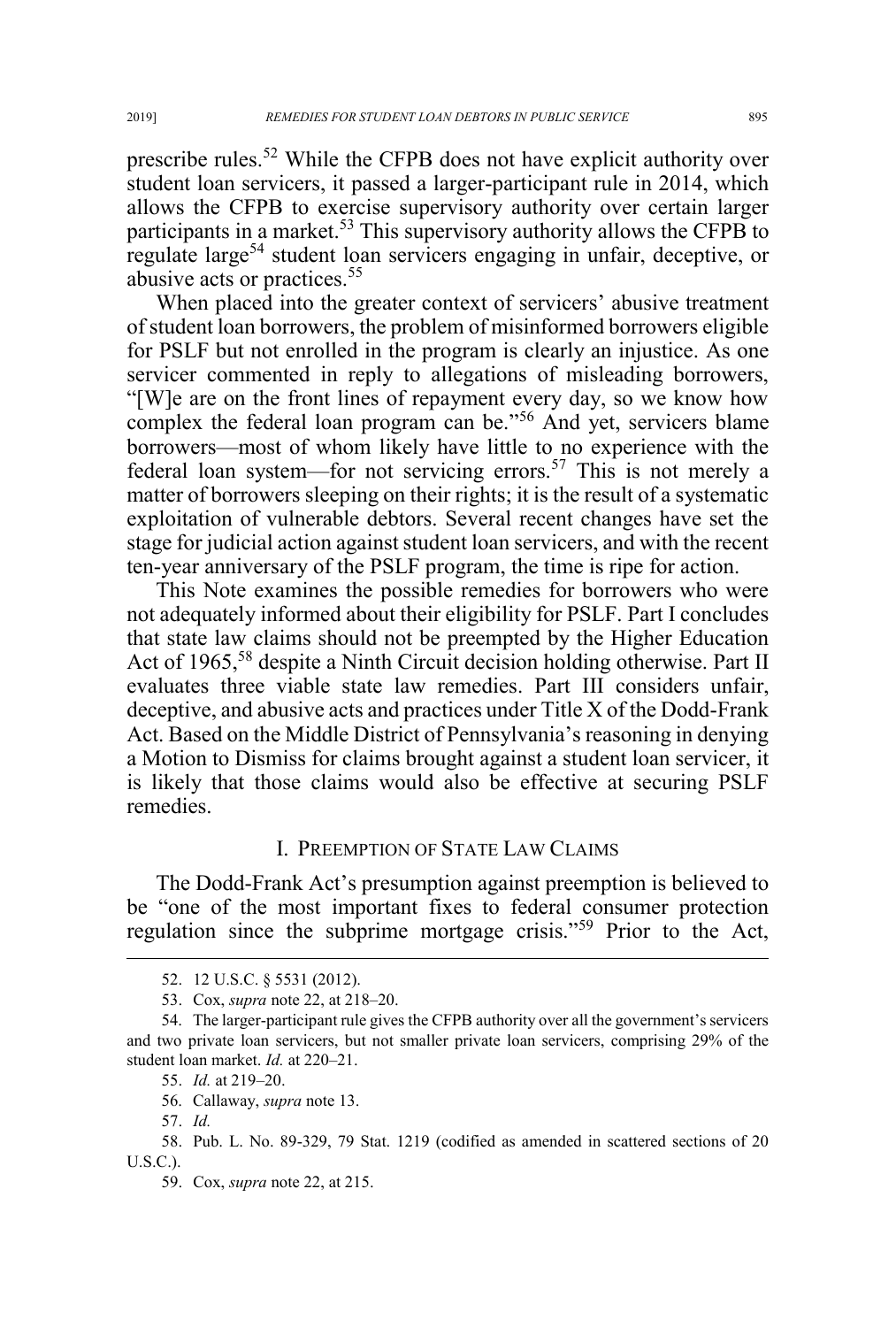banking regulators used preemption to halt state efforts at consumer protection. $60$  Now, the Dodd-Frank Act allows state laws that offer greater protection than, or are not inconsistent with, the Act. $^{61}$  Otherwise, the Dodd-Frank Act can only preempt state consumer protection laws if:

(A) application of a State consumer financial law would have a discriminatory effect on national banks, in comparison with the effect of the law on a bank chartered by that State;

(B) . . . the State consumer financial law prevents or significantly interferes with the exercise by the national bank of its powers . . . ; or

(C) the State consumer financial law is preempted by a provision of Federal law other than title 62 of the Revised Statutes.<sup>62</sup>

However, federal circuit courts have disagreed in the application of  $(C)$ .<sup>63</sup> The Ninth Circuit has held that the Higher Education Act of 1965 preempts state law claims, while the Fourth Circuit has held that it does  $\frac{1}{\pi}$ not 64

# A. *Circuit Split over Preemption*

Borrowers who try to bring any state law claims against their servicers will have to overcome the argument that state law claims are preempted by the Higher Education Act, particularly after the Ninth Circuit decision in *Chae v. SLM Corp.*<sup>65</sup> In *Chae*, student loan borrowers brought California business, contract, and consumer protection claims against their loan servicer.<sup>66</sup> The Ninth Circuit first determined whether any of the plaintiffs' claims were barred by express preemption.<sup>67</sup> Where Congress enacts an express preemption, the court's task is to "interpret the provision and 'identify the domain expressly pre-empted by that language."<sup>68</sup> In total, the Ninth Circuit identified that the Higher Education Act preempted the operation of state usury laws, statutes of limitations, limitations on recovering the costs of debt collection, infancy defenses to contract liability, wage garnishment limitations, and

- 67. *Id.* at 942.
- 68. *Id.* (quoting Medtronic, Inc. v. Lohr, 518 U.S. 470, 484 (1996)).

 <sup>60.</sup> *Id.* at 209.

<sup>61. 12</sup> U.S.C. § 5551(a) (2012); Cox, *supra* note 22, at 215.

<sup>62. 12</sup> U.S.C. § 25b(b).

<sup>63.</sup> Cox, *supra* note 22, at 215–16.

<sup>64.</sup> *Id.* at 216 n.222.

<sup>65. 593</sup> F.3d 936 (9th Cir. 2010).

<sup>66.</sup> *Id.* at 941.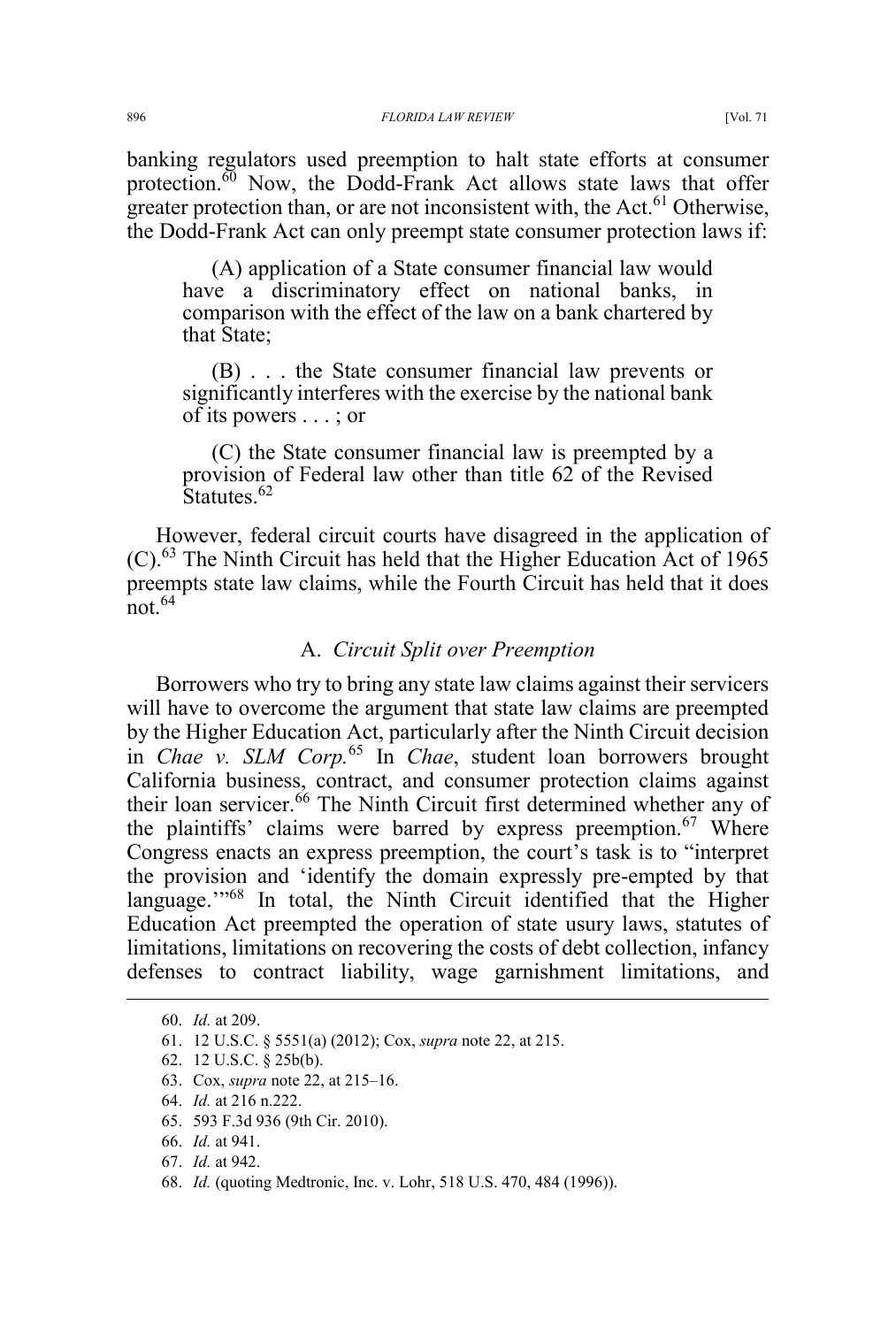disclosure requirements.<sup>69</sup> Of these, the court concluded that the preemption of state disclosure requirements barred the plaintiffs' misrepresentation claims.<sup>70</sup> In doing so, the court reasoned that "[a]t

bottom, the plaintiffs' misrepresentation claims are improper-disclosure

claims."<sup>71</sup> Of course, the servicers' failure to "proactively inform" borrowers about PSLF does sound like an improper disclosure claim under the Ninth Circuit's reasoning.<sup>72</sup> However, the express preemption for disclosure requirements is limited to "loans made, insured, or guaranteed pursuant to a program authorized by Title IV of the Higher Education Act of 1965."<sup>73</sup> In contrast, the PSLF program is neither a loan nor authorized by the Higher Education Act.<sup>74</sup> Indeed, as the Southern District of New York observed, "there is nothing in the HEA that standardizes or coordinates how a customer service representative of a third-party loan servicer like Sallie Mae shall interact with a customer . . . in the day-today servicing of his loan."<sup>75</sup> The remaining challenge for student loan borrowers to overcome, and the issue upon which the circuits are split, is whether state claims are barred by conflict preemption.

Conflict preemption is derived from the principle that a state law is preempted if it creates an "obstacle to the accomplishment and execution of the full purposes and objectives of Congress.<sup>576</sup> The court determines Congress's objectives by "examining the federal statute as a whole and identifying its purpose and intended effects."<sup>77</sup> In *Chae*, the Ninth Circuit evaluated the FFEL program's explicitly stated purposes and determined that the underlying objective was to "make lending to college students a less-risky proposition."<sup>78</sup> It further determined that the intended effect of the program was uniformity.<sup>79</sup> The court primarily attributed the intention of uniformity to the "comprehensive framework" of the Act and its "precisely-detailed provisions."80 In connecting the program's objective and purpose, the court observed that "exposure to lawsuits under fifty separate sets of laws and court systems could make lenders reluctant to

74. *See* 34 C.F.R. § 685.219 (2018).

Apr. 17, 2012).

80. *Id.* at 944.

 <sup>69.</sup> *Id.*

<sup>70.</sup> *Id.* at 942–43 (citing 20 U.S.C. § 1098g).

<sup>71.</sup> *Id.* at 942.

<sup>72.</sup> CONSUMER FIN. PROT. BUREAU, *supra* note 7, at 30–32.

<sup>73. 20</sup> U.S.C. § 1098g (Supp. V 2018).

<sup>75.</sup> Genna v. Sallie Mae, Inc., No. 11-CV-7371(LBS), 2012 WL 1339482, at \*8 (S.D.N.Y.

<sup>76.</sup> *Chae*, 593 F.3d at 943.

<sup>77.</sup> *Id.*

<sup>78.</sup> *Id.*

<sup>79.</sup> *Id.* at 947.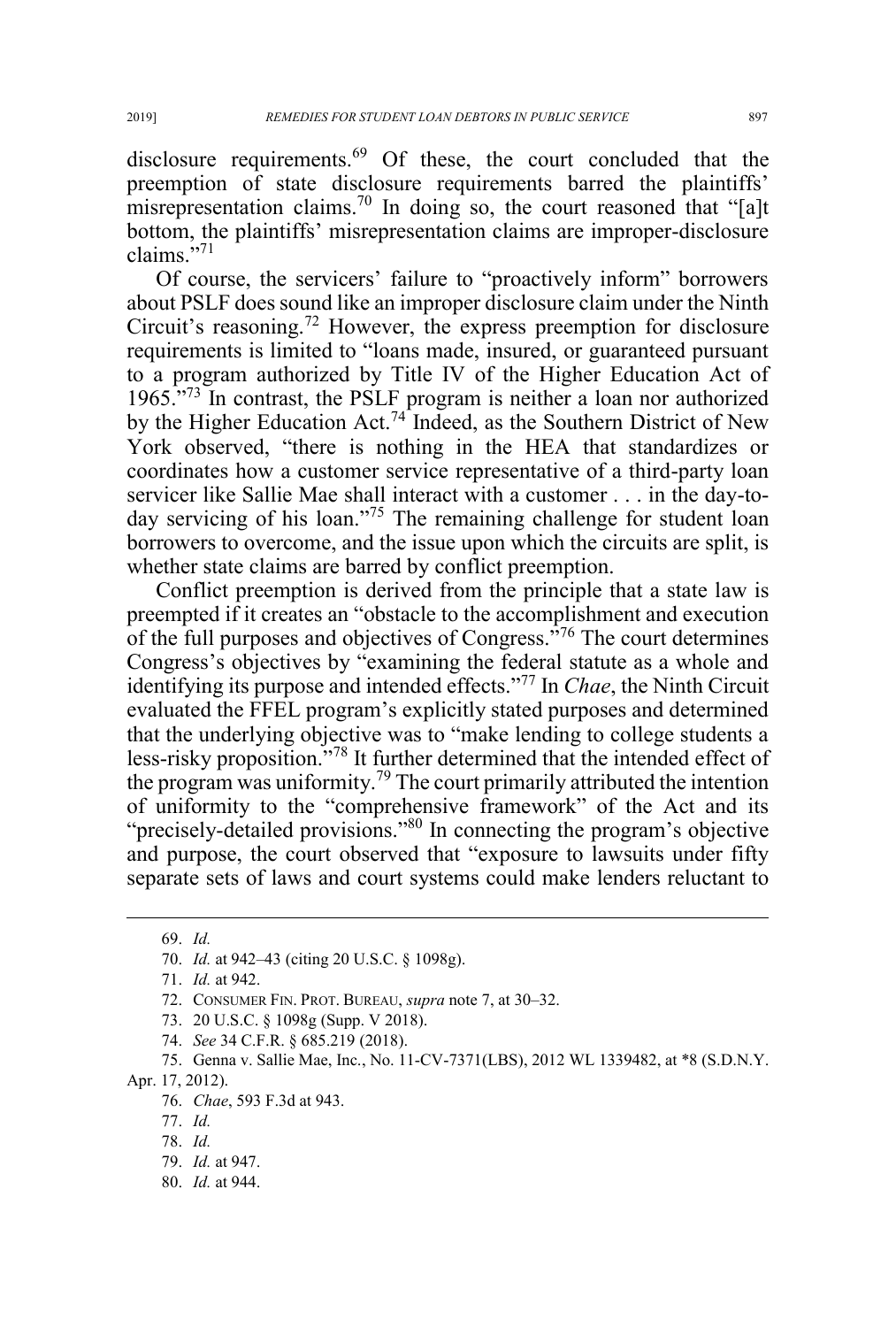make new federally-guaranteed student loans."<sup>81</sup> Concluding that the application of California consumer protection law would upset the FFEL program's uniformity, the Ninth Circuit held that the plaintiffs' remaining claims were conflict-preempted by the Higher Education Act  $82$ 

In contrast, the Fourth Circuit in *College Loan Corp. v. SLM Corp.*<sup>83</sup> was not convinced that uniformity was "actually an important goal of the HEA."<sup>84</sup> Instead, the Fourth Circuit focused on the explicitly stated purposes of the FFEL program under  $\S$  1071(a)(1) of the Higher Education Act<sup>85</sup>:

(A) to encourage States and nonprofit private institutions and organizations to establish adequate loan insurance programs for students in eligible institutions (as defined in section 1085 of this title),

(B) to provide a Federal program of student loan insurance for students or lenders who do not have reasonable access to a State or private nonprofit program of student loan insurance covered by an agreement under section 1078(b) of this title,

(C) to pay a portion of the interest on loans to qualified students which are insured under this part, and

(D) to guarantee a portion of each loan insured under a program of a State or of a nonprofit private institution or organization which meets the requirements of section  $1078(a)(1)(B)$  of this title.<sup>86</sup>

The Fourth Circuit further did not believe that the mere existence of an extensive system of regulations was sufficient to preempt nonconflicting state law.<sup>87</sup> It cited to the Supreme Court for two important propositions. First, "[t]o infer pre-emption whenever an agency deals with a problem comprehensively is virtually tantamount to saying that whenever a federal agency decides to step into a field, its regulations will be exclusive."<sup>88</sup> Second, "pre-emption is ordinarily not to be implied

 <sup>81.</sup> *Id.* at 945 (quoting Brannan v. United Student Aid Funds, Inc., 94 F.3d 1260, 1264 (9th Cir. 1996)).

<sup>82.</sup> *Id.* at 950.

<sup>83. 396</sup> F.3d 588 (4th Cir. 2005).

<sup>84.</sup> *Id.* at 597.

<sup>85.</sup> *Id.*

<sup>86. 20</sup> U.S.C. § 1071(a)(1) (2012).

<sup>87.</sup> *College Loan Corp.*, 396 F.3d at 598.

<sup>88.</sup> *Id.* (alteration in original) (quoting Hillsborough Cty. v. Automated Med. Labs., Inc., 471 U.S. 707, 717 (1985).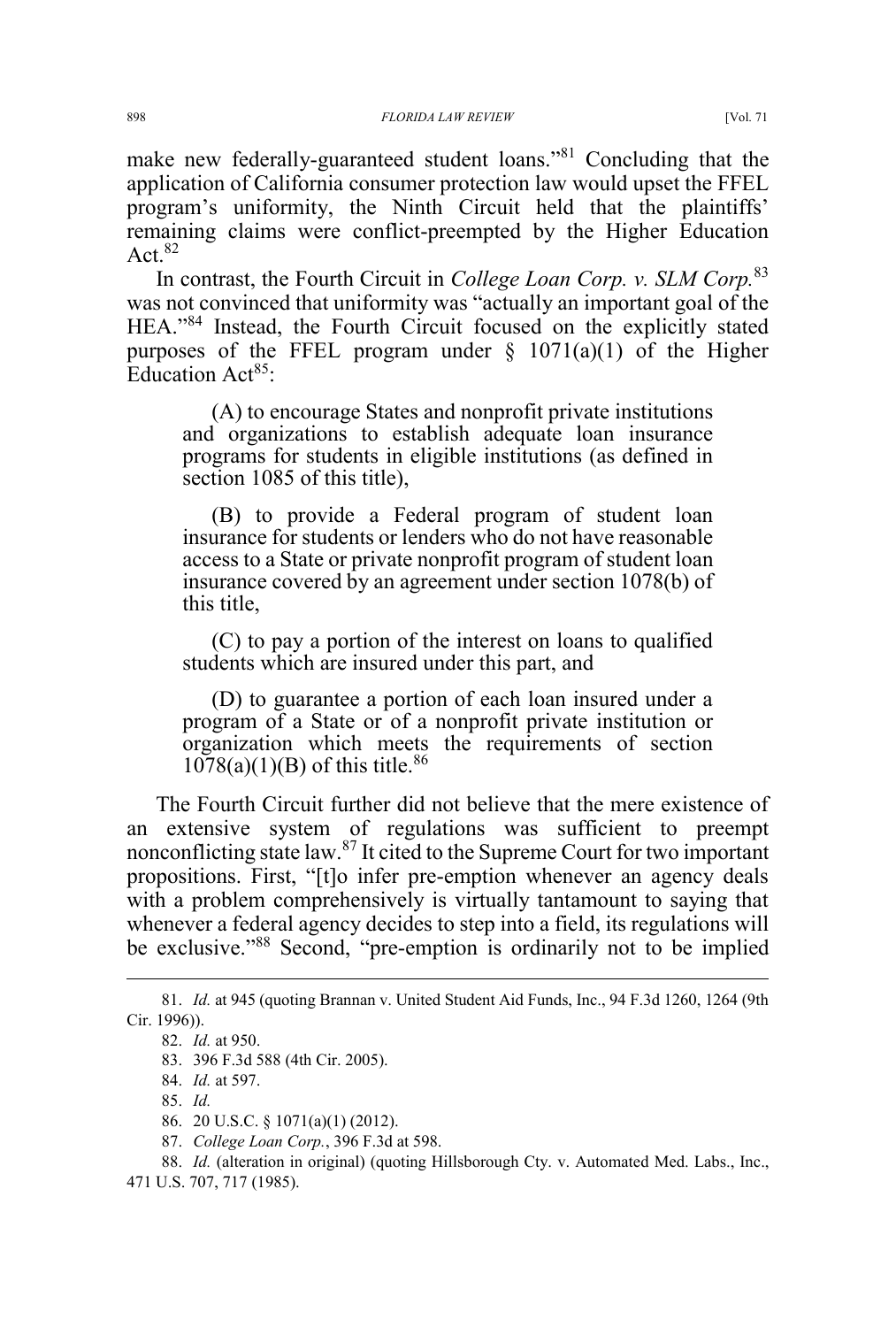absent an 'actual conflict.'"<sup>89</sup> The court concluded that it should not "seek[ ] out conflicts between state and federal regulation where none clearly exists."<sup>90</sup> Thus, the Fourth and Ninth Circuits disagree about whether uniformity was such an important intention of Congress in drafting the Higher Education Act that it should preempt state law.

# B. *Problems with Preemption*

No other circuits have weighed in on the issue yet, and thus the conflict is largely unresolved. Even though the Fourth Circuit opinion was written first and was rebutted by the Ninth Circuit in a much lengthier discussion, the Fourth Circuit better adhered to precedent. In fact, the Ninth Circuit seems to have blended conflict preemption with field preemption. There are three types of preemption: "(1) Congress enacts a statute that explicitly pre-empts state law [express preemption]; (2) state law actually conflicts with federal law [conflict preemption]; or (3) federal law occupies a legislative field to such an extent that it is reasonable to conclude that Congress left no room for state regulation in that field [field preemption]."<sup>91</sup> The Ninth Circuit has held that field preemption does not apply to the Higher Education Act, and that field preemption is "off the table to resolve this case."<sup>92</sup> Nevertheless, its application of conflict preemption seems very similar to field preemption. Compare the definition of field preemption above with the Ninth Circuit's reasoning, in *Chae*, that Congress intended the Higher Education Act to be uniform:

After reviewing the FFELP as a whole, we agree with the DOE that Congress intended it to operate uniformly. That intent is shown by the comprehensive framework that Congress set up to govern the \$2 billion per year program. The statutes describe the nuts and bolts of the FFELP, defining the required terms of each type of loan. The statutes go so far as to mandate specified repayment terms and specified insurance and guaranty requirements. As one example, the FFELP sets the maximum interest rate that a lender may charge, depending on the type of loan and the date when it was taken out. Such precisely-detailed

 <sup>89.</sup> *Id.* (quoting English v. Gen. Elec. Co., 496 U.S. 72, 90 (1990)).

<sup>90.</sup> *Id.* (quoting *English*, 496 U.S. at 90).

<sup>91.</sup> Chae v. SLM Corp., 593 F.3d 936, 941 (9th Cir. 2010) (quoting Tocher v. City of Santa Ana, 219 F.3d 1040, 1045 (9th Cir. 2000)).

<sup>92.</sup> *Id.* at 941–42. Other courts have also concluded that the Higher Education Act does not occupy the field so as to preempt state claims*. See, e.g.*, Armstrong v. Accrediting Council, 168 F.3d 1362, 1369 (D.C. Cir. 1999), *amended*, 177 F.3d 1036 (D.C. Cir.); Morgan v. Markerdowne Corp., 976 F. Supp. 301, 318 (D.N.J. 1997).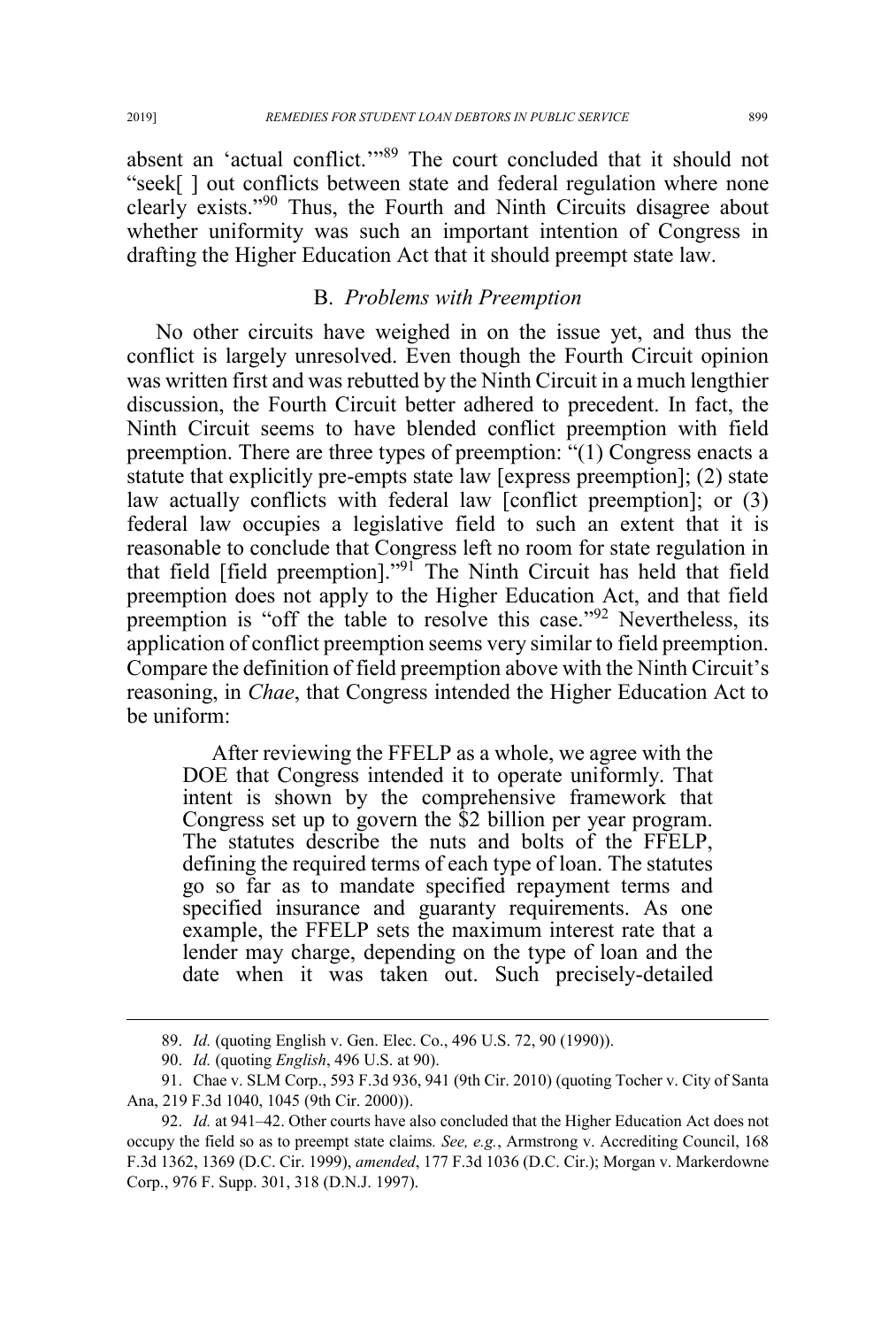provisions show congressional intent that FFELP participants be held to clear, uniform standards.  $93$ 

The Ninth Circuit essentially reasoned that Congress had left no room for state regulation in the field, and therefore Congress intended that the Higher Education Act be uniform. It then reasoned that any state legislation "would threaten [the Department of Education's] ability to carry out the congressional objectives of ensuring uniformity and stability within the [Higher Education Act]," and that state law therefore is preempted by the Act.<sup>94</sup>

Indeed, the reasoning in *Chae* is very similar to the Supreme Court's reasoning in *Hines v. Davidowitz*. <sup>95</sup> In *Hines*, the Court concluded that because the Alien Registration Act of 1940 was "a single integrated and all-embracing system . . . it plainly manifested a purpose to do so in such a way as to protect the personal liberties of law-abiding aliens through one uniform national registration system," and any state law was therefore preempted.<sup>96</sup> However, *Hines* has been consistently characterized as an example of field preemption—not conflict preemption.<sup>97</sup> Therefore, *Chae*'s reasoning should be characterized as field preemption as well. This is problematic for *Chae* because of the Ninth Circuit's previous holding that field preemption does not apply to the Higher Education Act.<sup>98</sup> By reasoning that any state law would conflict with Congress's intention that the Higher Education Act be uniform, the Ninth Circuit essentially circumvented its earlier holding that field preemption does not apply to the Higher Education Act.

Furthermore, courts do not infer an intent of uniformity merely because legislation is comprehensive.<sup>99</sup> In *Hines*, the primary consideration was not necessarily the comprehensiveness of the Alien Registration Act, but rather the issues it addressed.<sup>100</sup> The Court was most swayed by the Act's effects on international relations and human rights, both of which the Court recognized to be uniquely suited for federal legislation.<sup>101</sup> In fact, the field of student loans is less like the field of

97. Arizona v. United States, 567 U.S. 387, 401 (2012); Rice v. Santa Fe Elevator Corp., 331 U.S. 218, 230 (1947); Lozano v. City of Hazleton, 724 F.3d 297, 322 (3rd Cir. 2013).

98. *Chae*, 593 F.3d at 941–42.

99. Hillsborough Cty. v. Automated Med. Labs., Inc. 471 U.S. 707, 707 (1985).

100. *Hines*, 312 U.S. at 67–68.

101. *Id.* ("And in that determination [of preemption], it is of importance that this legislation is in a field which affects international relations, the one aspect of our government that from the first has been most generally conceded imperatively to demand broad national authority. . . . And it is also of importance that this legislation deals with the rights, liberties, and personal freedoms

 <sup>93.</sup> *Chae*, 593 F.3d at 944 (citations omitted).

<sup>94.</sup> *Id.* at 949.

<sup>95. 312</sup> U.S. 52 (1941).

<sup>96.</sup> *Id.* at 74.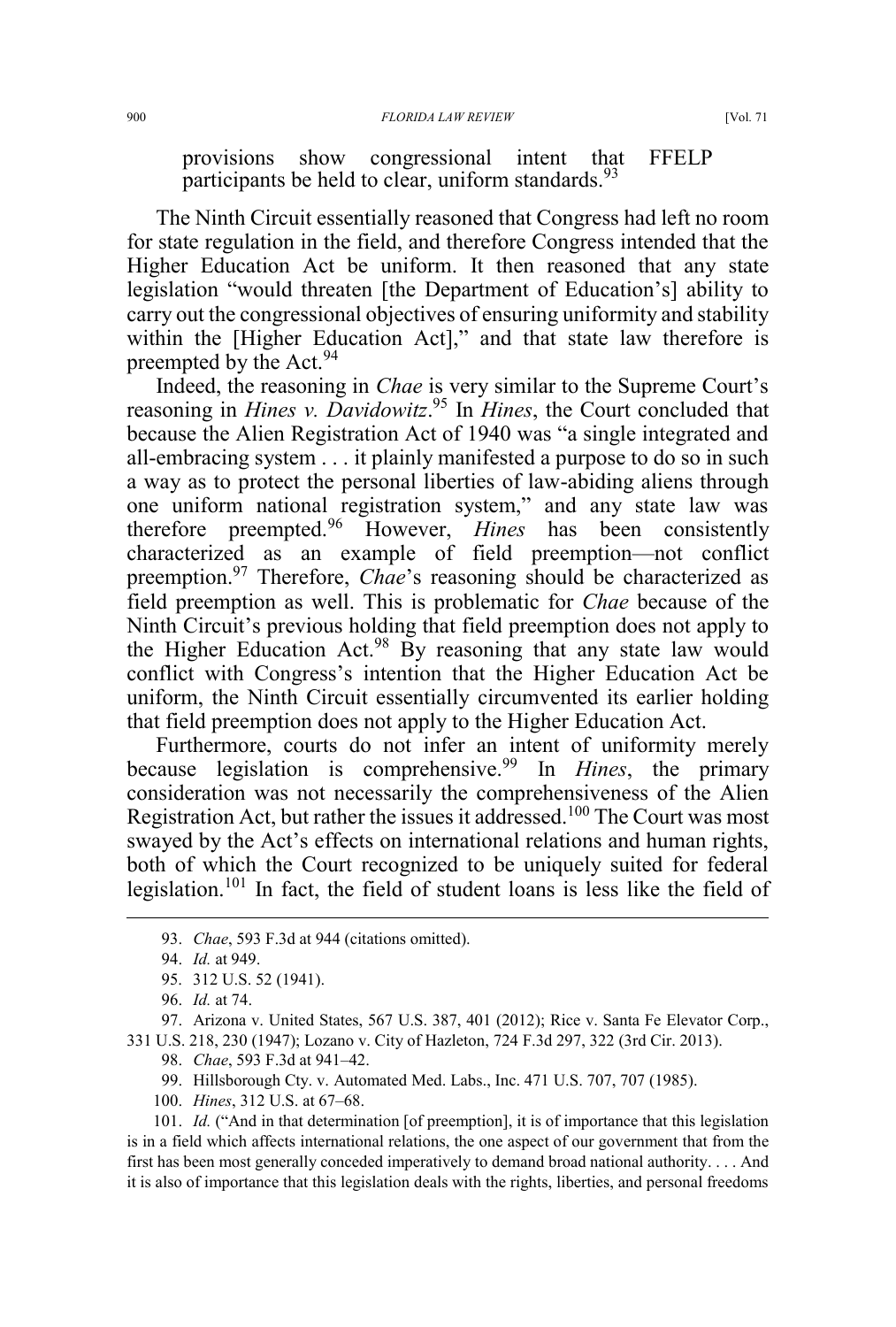alien registration and more like that of tax statutes, which the Court considered to be "an entirely different category," presumably unworthy of federal preemption.<sup>102</sup> Student loans further seem to fall into the category of fiduciary responsibilities, for which the Second Circuit recognized that "[t]here does not appear to be a pressing need for national uniformity."<sup>103</sup> The Second Circuit further did not see "any unreasonable" burden placed upon union officers required to comply with the fiduciary requirements of the various states in which their unions function,"<sup>104</sup> in contrast to the Ninth Circuit's conclusion that uniformity was necessary to avoid "exposure to lawsuits under fifty separate sets of laws and court systems."<sup>105</sup> Therefore, the Ninth Circuit's insistence that the Higher Education Act's comprehensiveness is proof of Congressional intent of uniformity may very well be ill-founded.

Indeed, the Ninth Circuit does not point to any actual conflict between a state law and the Higher Education Act.<sup>106</sup> While the servicer in *Chae* implemented the Higher Education Act in a way that conflicted with California law, $107$  the Higher Education Act is broad enough that the conflict could have been averted. For example, the Higher Education Act permits, but does not require, a late fee, while California law prohibits a late fee.<sup>108</sup> Also, the Higher Education Act allows servicers to set the first repayment date up to sixty days after disbursement, while California law provides a shorter window.<sup>109</sup> Thus, there was no actual conflict because it was entirely possible for the servicer to comply with both California law and the Higher Education Act. It should be noted that courts apply two different definitions for conflict preemption: conflict preemption exists either where "it is impossible for a private party to comply with both state and federal requirements" or where state law "stands as an obstacle to the accomplishment and execution of the full purposes and objectives of Congress."<sup>110</sup> *Chae* relies on the latter definition, that state law is preempted when it is an obstacle to federal  $law$ ,<sup>111</sup> seemingly

 $\overline{a}$ 

109. *Id.* at 947–48.

of human beings, and is in an entirely different category from state tax statutes or state pure food laws regulating the labels on cans.").

<sup>102.</sup> *Id.*

<sup>103.</sup> Fitzgerald v. Catherwood, 388 F.2d 400, 405 (2d Cir. 1968).

<sup>104.</sup> *Id.*

<sup>105.</sup> Chae v. SLM Corp., 593 F.3d 936, 945 (2010) (quoting Brannan v. United Student Aid Funds, Inc., 94 F.3d 1260, 1264 (9th Cir. 1996)).

<sup>106.</sup> *See generally Chae*, 593 F.3d 936.

<sup>107.</sup> *Id.* at 940–41.

<sup>108.</sup> *Id.* at 947.

<sup>110.</sup> English v. Gen. Elec. Co., 496 U.S. 72, 79 (1990) (quoting Hines v. Davidowitz, 312 U.S. 52, 67 (1941)).

<sup>111.</sup> *Chae*, 593 F.3d at 943.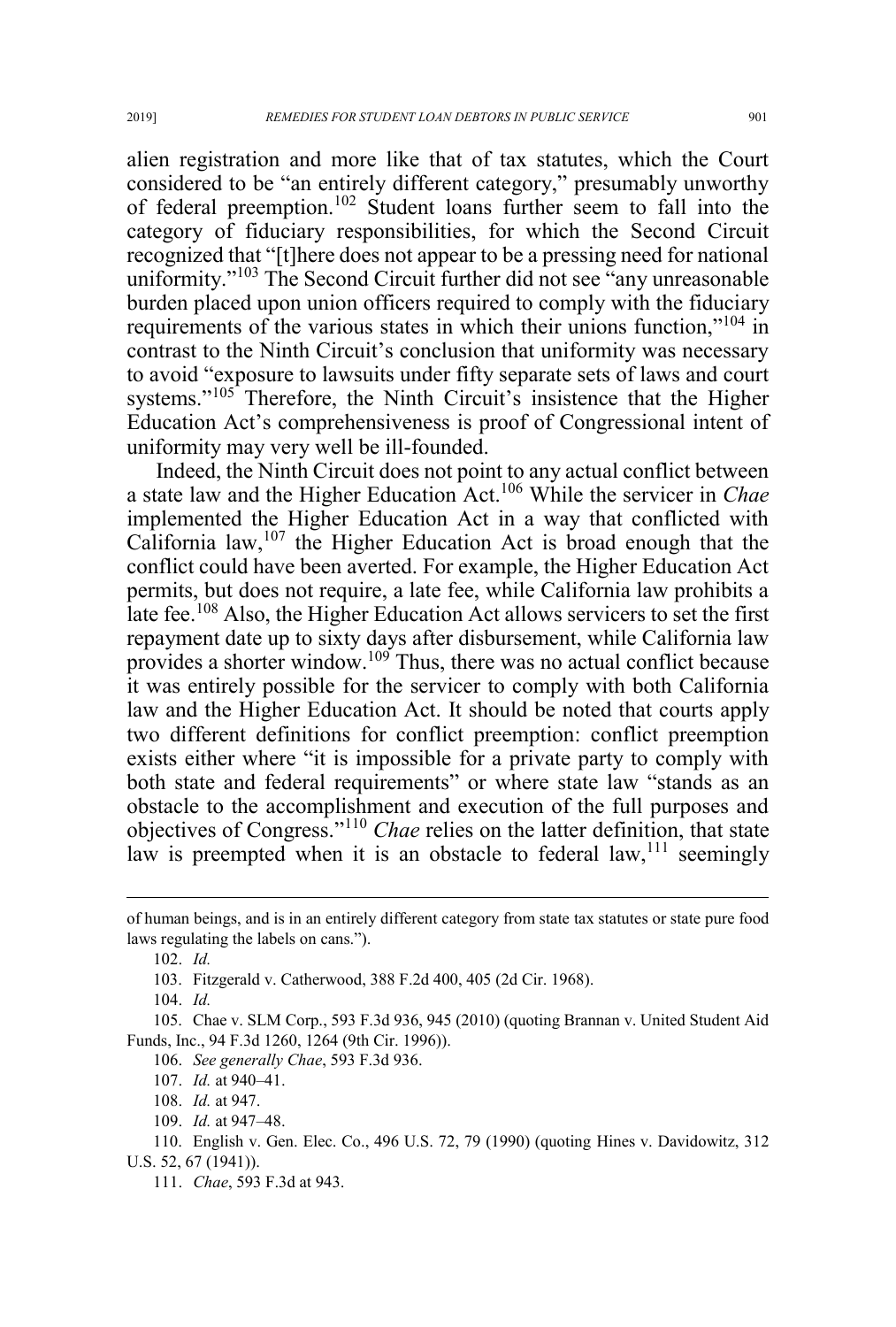because it was not impossible for the student loan servicer to comply with both state and federal requirements. The issue with this is that the "obstacle" language traces back to *Hines*, in which the Supreme Court was actually discussing field preemption.<sup>112</sup> The position that obstacle preemption is not in fact conflict preemption is consistent with how the Supreme Court has "observed repeatedly that pre-emption is ordinarily not to be implied absent an 'actual conflict.'"<sup>113</sup> An actual conflict should mean one that makes it impossible to comply with both state and federal law, not merely one that creates an obstacle in doing so. Thus, the Ninth Circuit's entire analysis, from establishing a congressional intent of uniformity to finding California state law to be an obstacle to that intent, uses the term *conflict preemption* while actually using the language and analysis of field preemption. Because field preemption does not apply to the HEA, *Chae*, or any case determined on similar grounds, it should not justify the preemption of state law remedies to aggrieved student loan debtors unless it is actually impossible for the loan servicer to comply with both federal and state laws.

# II. STATE LAW CLAIMS

With the issue of preemption resolved, this Note now turns to potential remedies for borrowers who were misled by their servicers into making years of payments that did not count toward PSLF.

#### A. *Negligent or Fraudulent Misrepresentation*

Borrowers who were told that their student loans payments were eligible for PSLF when they in fact were not may have either a negligent or fraudulent misrepresentation claim, or both. The elements for these misrepresentations are "essentially the same," with the only difference being the scienter requirement.<sup>114</sup> Fraudulent misrepresentation requires "the representor's knowledge that the representation is false," while negligent misrepresentation instead requires that the representor "reasonably should have known of the statement's falsity."<sup>115</sup> Including the scienter requirement, there are four elements for each claim: "(1) a

 <sup>112.</sup> *Hines*, 312 U.S. at 66–68 ("And in that determination [of whether Pennsylvania's law "stands as an obstacle to the accomplishment and execution of the full purposes and objectives of Congress"], it is of importance that this legislation is in a field which affects international relations, the one aspect of our government that from the first has been most generally conceded imperatively to demand broad national authority.").

<sup>113.</sup> *English*, 496 U.S. at 90.

<sup>114.</sup> Rogers v. Cisco Sys., Inc., 268 F. Supp. 2d 1305, 1312 (N.D. Fla. 2003) (applying Florida law).

<sup>115.</sup> *Id.* (emphasis omitted) (quoting Elders v. United Methodist Church, 793 So. 2d 1038, 1042 (Fla. 3d DCA 2001)).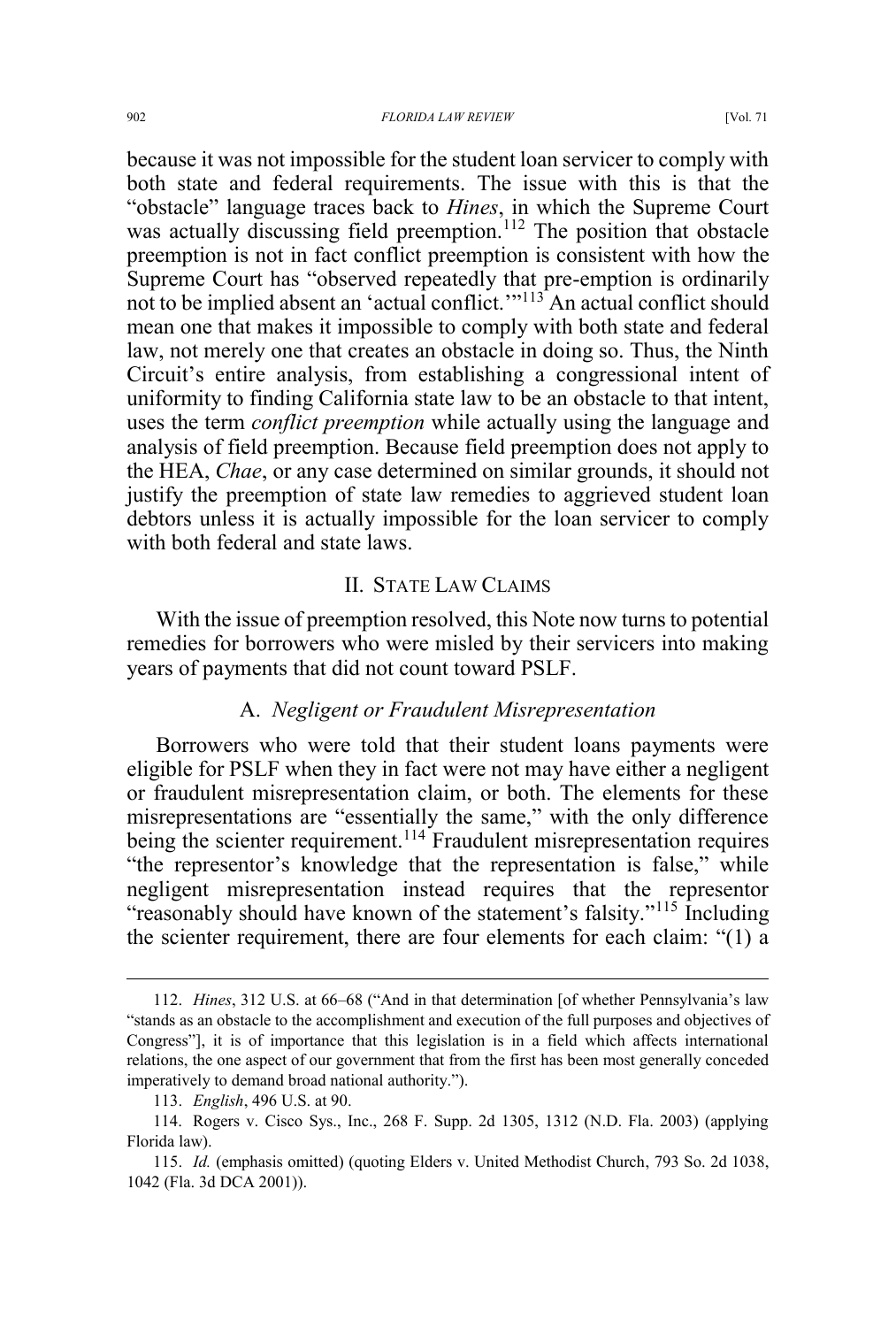false statement concerning a material fact; (2) [the scienter requirement]; (3) an intention that the representation induce another to act on it; and (4) consequent injury by the party acting in reliance on the representation."<sup>116</sup> Florida courts have acknowledged the possibility that the plaintiff's detrimental reliance could be either an action or refraining from action.<sup>117</sup> As a tort claim, negligent misrepresentation would be subject to a defense of contributory fault if the court determined that the borrower was also negligent in causing the harm.<sup>118</sup> However, due to the complexity of modern student loan payment options,<sup>119</sup> it seems difficult to fault the borrower for relying on his servicer. Finally, the statute of limitations for negligent misrepresentation in Florida is subject to the delayed discovery doctrine, meaning that the limitation period does not begin to run until "the facts giving rise to the cause of action were discovered or should have been discovered."<sup>120</sup>

The success of a negligent or fraudulent misrepresentation claim would likely depend on the specific fact pattern of the student loan servicers' PSLF practices. For instance, the situation in which a servicer affirmatively told the borrower that her payments qualified for the loan forgiveness program<sup>121</sup> would make a strong fraudulent misrepresentation claim. First, there is clearly a false statement—whether the borrower's repayments qualified for PSLF—of material fact. Second, it seems likely that the borrower would be able to prove that his servicer knew the status of his loan payment, and almost a certainty that the servicer should have known the status of the borrower's loan payment. And while courts do not tend to focus on the third element, student loan servicers clearly have an incentive to keep borrowers off of PSLF, because doing so greatly increases their own income.<sup>122</sup> Finally, any

 <sup>116.</sup> *Id.* (quoting *Elders*, 793 So. 2d at 1042).

<sup>117.</sup> *Id.* ("One who fraudulently makes a misrepresentation . . . for the purpose of inducing another to act or to refrain from action in reliance upon it, is subject to liability . . . ." (emphasis omitted) (quoting RESTATEMENT (SECOND) OF TORTS § 525 (AM. LAW INST. 1977))).

<sup>118.</sup> Gilchrist Timber Co. v. ITT Rayonier, Inc., 696 So. 2d 334, 338 (adopting the Restatement (Second) of Torts' position).

<sup>119.</sup> CONSUMER FIN. PROT. BUREAU, *supra* note 32, at 20 ("We service loans made under an increasingly complex student loan program. Since 1990, the number of repayment options available to borrowers has increased from two to 15—including multiple income-driven repayment plans with similar sounding names and differing eligibility criteria. There are now eight forgiveness programs and over 35 different deferment and forbearance options.").

<sup>120.</sup> Mayor's Jewelers, Inc. v. Meyrowitz, No. 12–80055–CIV, 2012 WL 2344609, at \*4–5 (S.D. Fla. June 20, 2012) (applying Florida law). In Florida, the delayed discovery rule applies to actions "founded upon fraud," and for this purpose, negligent misrepresentation "sounds in fraud rather than negligence." *Id.*

<sup>121.</sup> CONSUMER FIN. PROT. BUREAU, *supra* note 7, at 30; *see supra* text accompanying notes 9–11.

<sup>122.</sup> CONSUMER FIN. PROT. BUREAU, *supra* note 32, at 44–45.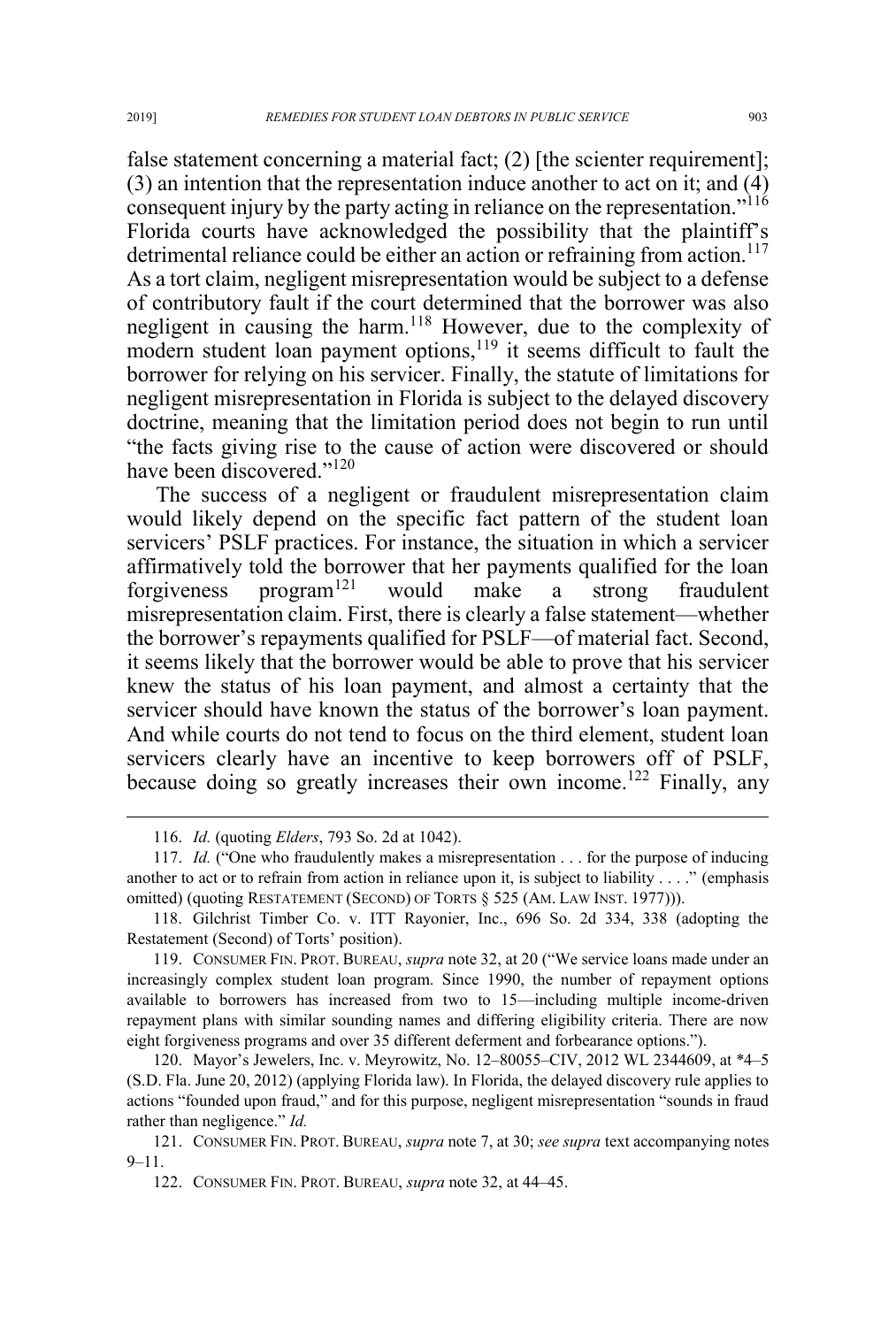#### 904 *FLORIDA LAW REVIEW* [Vol. 71

reasonable borrower, upon hearing that she was "all set," would likely rely on that information in deciding that no further action is necessary.<sup>123</sup> While negligent or fraudulent misrepresentation may not be as likely to succeed in a fact pattern where the servicer neglected to inform a borrower about his payments' ineligibility for PSLF, it is a strong option for borrowers who were told that their payments were PSLF eligible. In any case, the statute of limitations should not be an issue because even if the borrower spent years making payments that were not PSLF eligible,  $124$  the limitation period would only begin once the borrower realized that his servicer had deceived him.<sup>125</sup>

# B. *Unjust Enrichment*

Another possible theory of recovery against student loan servicers is that the servicers are being unjustly enriched by payments that do not count toward PSLF. Unjust enrichment is "an equitable claim based on a legal fiction which implies a contract as a matter of law" even though no actual contract exists between the parties.<sup>126</sup> Indeed, a claim for unjust enrichment is precluded where an express contract already exists on the same subject matter, for the proper claim would be one for breach of contract.<sup>127</sup> The FFEL loan Master Promissory Note permissively allowed the borrower to consolidate his loan into a Direct Loan "to take advantage of the public service loan forgiveness program," but it did not guarantee that the servicer would ensure that qualifying borrowers did so.<sup>128</sup> Thus, while a borrower may want to bring a breach of contract claim in the alternative, the better cause of action likely lies with unjust enrichment. The elements for an unjust enrichment claim are: "(1) plaintiff conferred a benefit on the defendant; (2) defendant voluntarily accepted and retained the benefit; and (3) it would be inequitable for

 <sup>123.</sup> CONSUMER FIN. PROT. BUREAU, *supra* note 7, at 30.

<sup>124.</sup> A fact pattern described in the 2017 CFPB report. *Id.* at 29–30.

<sup>125.</sup> *See supra* note 120 and accompanying text.

<sup>126. 14</sup>th & Heinberg, LLC v. Terhaar & Cronley Gen. Contractors, Inc., 43 So. 3d 877, 880 (Fla. 1st DCA 2010).

<sup>127.</sup> GTP Structures I, LLC v. Wisper II, LLC, 153 F. Supp. 3d 983, 992 (W.D. Tenn. 2015) (quoting Diamond "S" Dev. Corp. v. Mercantile Bank, 989 So. 2d 696, 697 (Fla. 1st DCA 2008)) (applying Florida law).

<sup>128.</sup> U.S. DEP'T OF EDUC., OMB NO. 1845-0069, FEDERAL FAMILY EDUCATION LOAN PROGRAM (FFELP): FEDERAL PLUS LOAN APPLICATION AND MASTER PROMISSORY NOTE, https://ifap.ed.gov/dpcletters/attachments/FP0904PLUSHEOAExp083110.doc [https://perma.cc/PPQ3-ZMW6].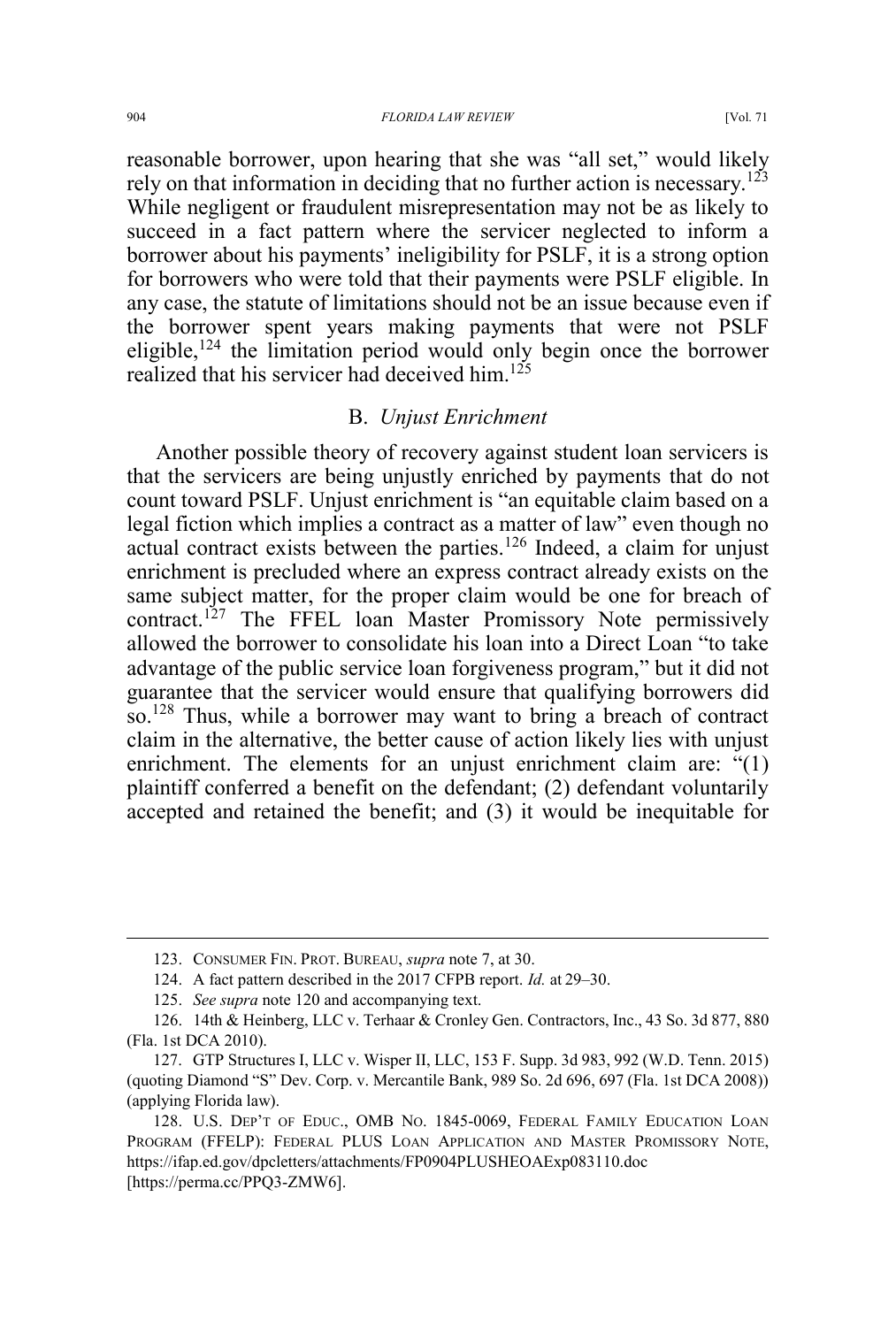defendant to retain the benefit without paying the value of the benefit to plaintiff."<sup>129</sup> Each element will be discussed in turn.

In order to satisfy the first element, student loan borrowers have to show that they conferred a benefit upon student loan servicers. While borrowers should have to make only 120 monthly payments before their loans are forgiven under the PSLF program, if borrowers were misled by their servicer, any payments that did not qualify for PSLF do not count toward the required 120 monthly payments. When a student loan borrower—who is otherwise eligible for PSLF—is misled into believing that his payments qualified for PSLF, he confers a benefit upon his servicer when he makes any payment after the 120th monthly payment. Florida courts also emphasize that the plaintiff must directly confer the benefit to the defendant.<sup>130</sup> The benefit is not direct, for example, where the plaintiff confers a benefit to the defendant's subsidiary company or to a corporation in which the defendant has two-thirds ownership, even though the defendant receives a portion of that benefit.<sup>131</sup> In this situation. student loan servicers should be a direct beneficiary of loan repayments, even though some servicers act on behalf of another lender.<sup>132</sup>

As for the second element, it should be easy to show that servicers knowingly accepted the benefit by simply providing the billing information for any payments after the 120th monthly payment. For the third and final element, borrowers have to show that servicers' practices of receiving more than 120 monthly payments from PSLF-eligible borrowers is unjust unless those borrowers are compensated. The unjust enrichment claim will fail on this element if the defendant has "given adequate consideration to someone for the benefit conferred."<sup>133</sup> However, it seems apparent that in the posed situation, borrowers receive no compensation at all for the excess loan payments they have to pay due to servicers' misleading practices. After all, if not for the misleading practices, borrowers would have completely wiped out their student loan debt after the 120th payment; any additional money that borrowers have

 <sup>129.</sup> Johnson v. Catamaran Health Sols., LLC, 687 F. App'x 825, 830 (11th Cir. 2017) (citing Fito v. Attorneys' Title Ins. Fund, Inc., 83 So. 3d 755, 758 (Fla. 3d DCA 2011)) (applying Florida law).

<sup>130.</sup> Kopel v. Kopel, 229 So. 3d 812, 118 (Fla. 2017).

<sup>131.</sup> *Catamaran Health Sols.*, 687 F. App'x at 830 (applying Florida law); Kopel v. Kopel, 117 So. 3d 1147, 1152 (Fla. 3d DCA 2013), *rev'd on other grounds*, 229 So. 3d 812.

<sup>132.</sup> While the holder of a loan and the servicer of a loan can be two different entities, the two largest holders of FFEL loans, Navient and Nelnet, are also both loan servicers. *Top 100 Current Holders of FFELP Loans for 2017 and 2016*, FED. STUDENT AID, https://fp.ed.gov/attachments/publications/FY2017Top100Lenders.pdf [https://perma.cc/YJC8- 4G8H].

<sup>133.</sup> Am. Safety Ins. Serv. v. Griggs, 959 So. 2d 322, 331–32 (Fla. 5th DCA 2007).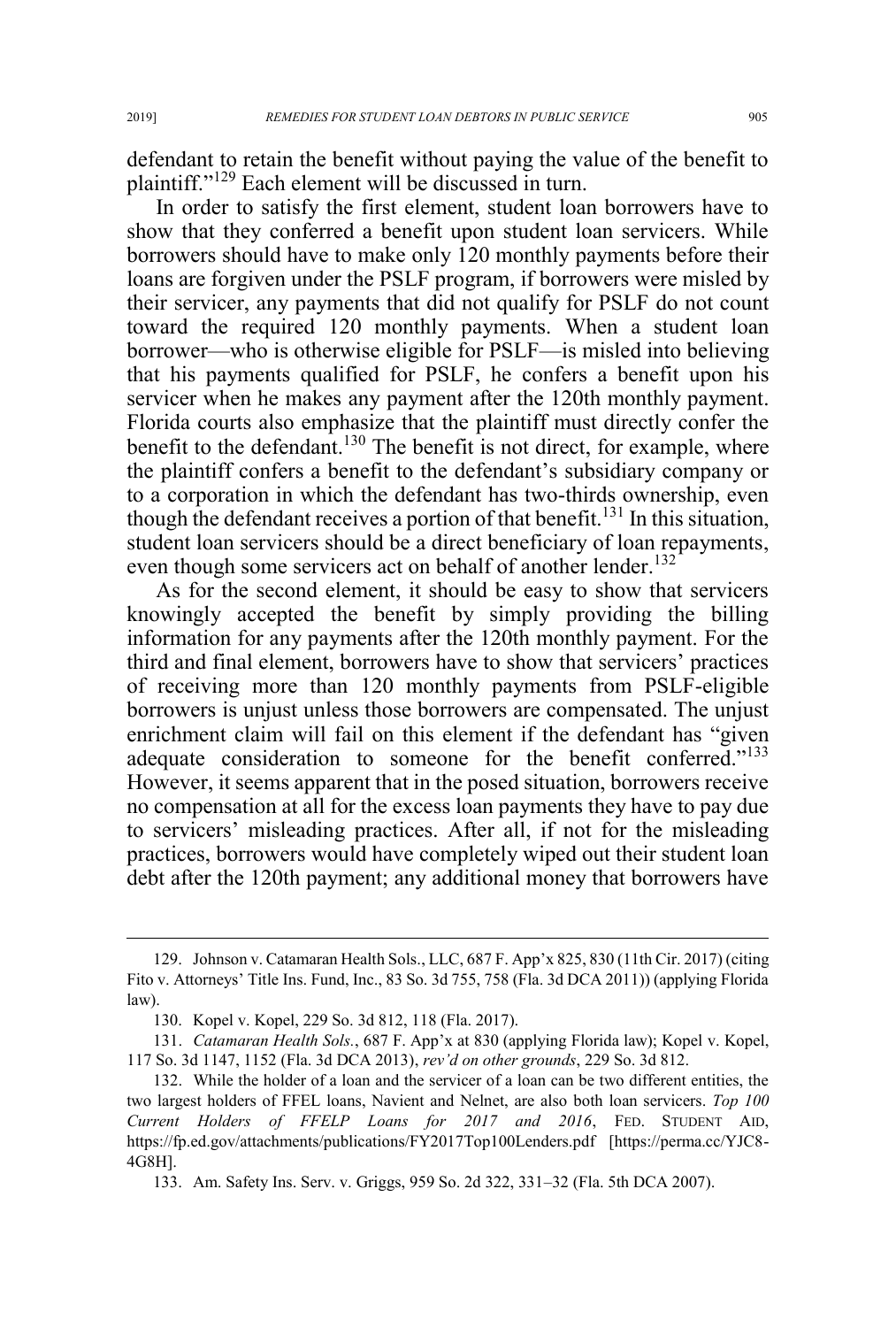to spend toward that debt is purely money lost to borrowers and money gained by servicers.

With all three elements satisfied, borrowers should be able to receive damages for the benefit unjustly conferred upon student loan servicers. These damages are "measured in terms of the benefit to the owner, not the cost to the provider."<sup>134</sup> The benefit to the student loan servicer will depend on whether the servicer is also the lender of the loan. In either situation, the servicer always receives a flat rate from the government.<sup>135</sup> But where the servicer also holds the loan as a lender, the lender receives the additional benefit of the entire principal repayment of the loan plus interest subsidies from the government.<sup>136</sup> Thus, under unjust enrichment, borrowers could potentially receive more in damages than the amount of money they lost in excess payments, but only if their loan servicer is also the holder of the loan. If the loan servicer is a different entity from the holder of the loan, courts may be concerned about the potential for the plaintiff receiving a windfall through double recovery,  $137$  and thus the proper course of action may be to bring in the lender as a defendant.

Unjust enrichment has a statute of limitations of four years, <sup>138</sup> and because the unjust enrichment in this scenario occurs with each payment after the 120th monthly payment, most borrowers should have no difficulty being within the limitation period. One potential issue with this theory of recovery is that it only recognizes harm as payments after the 120th monthly payment—each earlier payment would not be unjust enrichment because the borrower intended to make 120 monthly payments under the PSLF program. Thus, borrowers who are aware that they have been deceived by their servicers and have since consolidated their loan into a Direct loan may have to wait until they have made 120 monthly payments after consolidation before bringing this cause of action.

138. Beltran v. Vincent P. Miraglia, M.D., P.A., 125 So. 3d 855, 859 (Fla. 4th DCA 2013).

 <sup>134.</sup> Kane v. Stewart Tilghman Fox & Bianchi, P.A., 85 So. 3d 1112, 1115 (Fla. 4th DCA 2012) (quoting Tooltrend, Inc. v. CMT Utensili, SRL, 198 F.3d 802, 806 (11th Cir. 1999)).

<sup>135.</sup> While the flat rate is quite low for individual borrowers—2.85 dollars per month per borrower—this could still contribute a substantial amount to damages in a class action suit with many borrowers who each enriched their servicer for many years. *Issue Primers Federal Student Loan Financing*, PNPI (July 9, 2018), http://pnpi.org/federal-student-loan-servicing/ [https://perma.cc/WVA9-MJYS].

<sup>136. 2010</sup> U.S. DEP'T EDUC. ECASLA ANN. REP. 9, https://studentaid.ed.gov/sa/sites/ default/files/fsawg/datacenter/library/June2010ECASLAReport.pdf [https://perma.cc/WVA9- MJYS] (describing how the government "no longer pays lenders default and interest rate subsidies for these loans" after it purchases the loans from the lender).

<sup>137.</sup> Engelke v. Athel-Tech Comp. Sys., Inc., 982 So. 2d 3, 9 (Fla. 2d DCA 2008).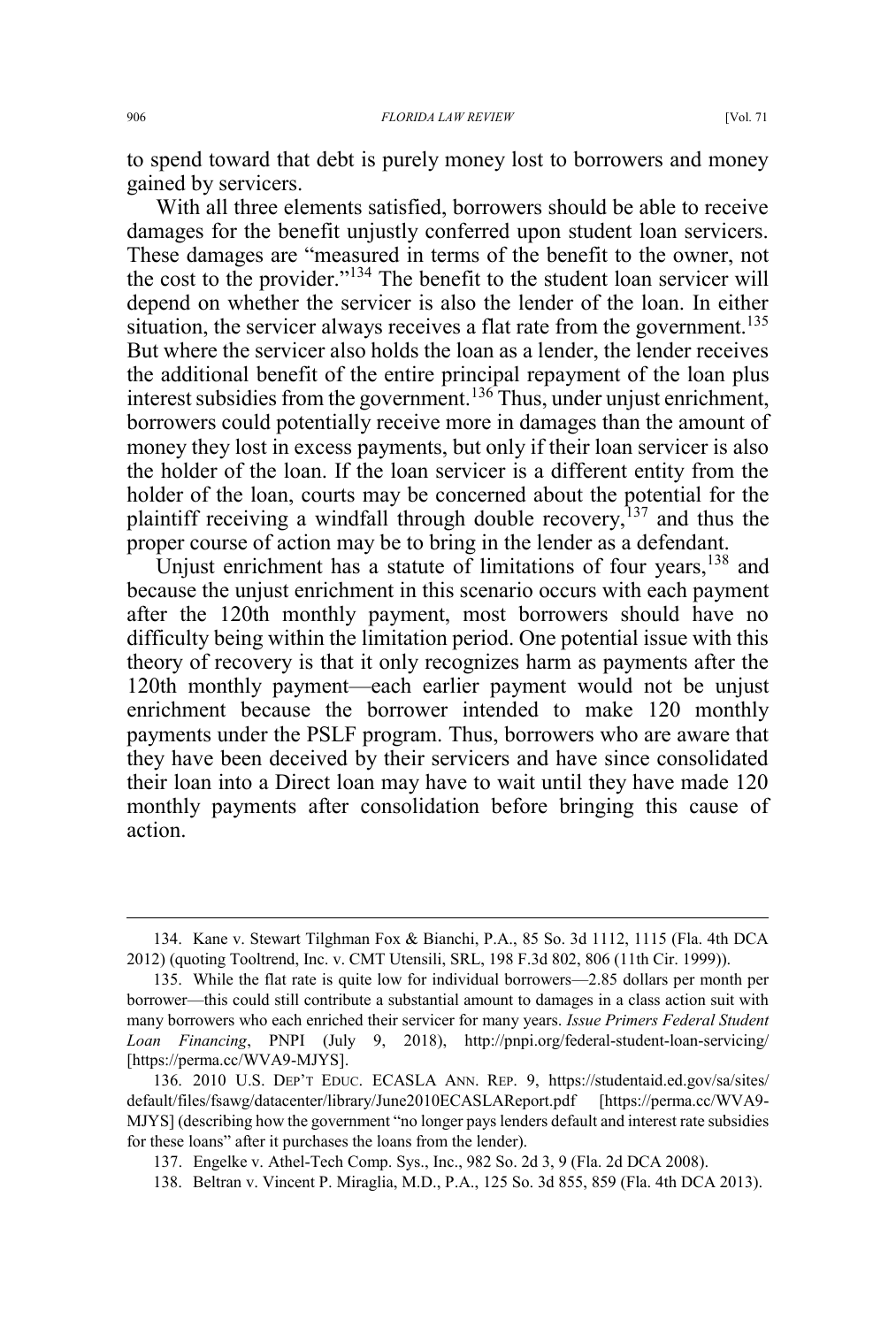## C. *Breach of Fiduciary Duty*

Claims against student loan servicers for breach of fiduciary duty have not been widely successful.139 The elements of a claim for breach of fiduciary duty are "the existence of a fiduciary duty, and the breach of that duty such that it is the proximate cause of the plaintiff's damages."<sup>140</sup> The issue for student loan borrowers bringing breach of fiduciary duty claims against their servicers is that generally, a fiduciary relationship does not exist between a lender and a borrower.<sup>141</sup> Despite the general rule, a fiduciary relationship can be "based upon trust or confidence by one person in the integrity and fidelity of another."<sup>142</sup> Under Florida law, "the principle of fiduciary duty 'extends to every possible case in which a fiduciary relation exists as a fact, in which there is confidence reposed on one side and the resulting superiority and influence on the other.'"<sup>143</sup> This flexibility of definition is expanded by the court's acknowledgement of implied fiduciary duty.<sup>144</sup>

An implied fiduciary duty "is based on the circumstances surrounding the transaction and the relationship of the parties,"<sup>145</sup> and may be found when "confidence is reposed by one party and a trust accepted by the other."<sup>146</sup> Thus, if a student loan servicer exhibited confidence in its ability to help a borrower and the borrower indicated his trust in the servicer, the servicer may actually have an implied fiduciary duty to the borrower. Unfortunately, the conversations between borrower and servicer that could have created such a duty would have happened years ago in many cases, and it is unlikely that most borrowers would have created and kept a recording. Nevertheless, a borrower is much more likely to succeed on a theory of breach of implied fiduciary duty by

142. *Genna*, 2012 WL 1339482, at \*4 (quoting Penato v. George, 383 N.Y.S.2d 900, 904 (App. Div. 1976)).

143. Fla. Bar v. Adorno, 60 So. 3d 1016, 1027–28 (Fla. 2010) (quoting Quinn v. Phipps, 113 So. 419, 421 (Fla. 1927)).

144. *Id.*

 <sup>139.</sup> *E.g.*, Ikeri v. Sallie Mae, Inc., No. CV 13-1943 (DSD/JSM), 2014 WL 12599634, at \*16 (D. Minn. Feb. 5, 2014); Genna v. Sallie Mae, Inc., No. 11 Civ. 7371 (LBS), 2012 WL 1339482, at \*4 (S.D.N.Y. Apr. 17, 2012).

<sup>140.</sup> Patten v. Winderman, 965 So. 2d 1222, 1224 (Fla. 4th DCA 2007) (quoting Gracey v. Eaker, 837 So. 2d 348, 353 (Fla. 2002)).

<sup>141.</sup> *Genna*, 2012 WL 1339482, at \*4 (citing Bank Leumi Trust Co. v. Block 3102 Corp., 580 N.Y.S.2d 299 (App. Div. 1992)); *Bank Leumi*, 580 N.Y.S.2d at 301 ("The legal relationship between a borrower and a bank is a contractual one of debtor and creditor and does not create a fiduciary relationship between the bank and its borrower or its guarantors.").

<sup>145.</sup> *Id.* (quoting Maxwell v. First United Bank, 782 So. 2d 931, 933–34 (Fla. 4th DCA 2001)).

<sup>146.</sup> *Maxwell*, 782 So. 2d at 933–34 (quoting Capital Bank v. MVB, Inc., 644 So. 2d 515, 518 (Fla. 3d DCA 1994)).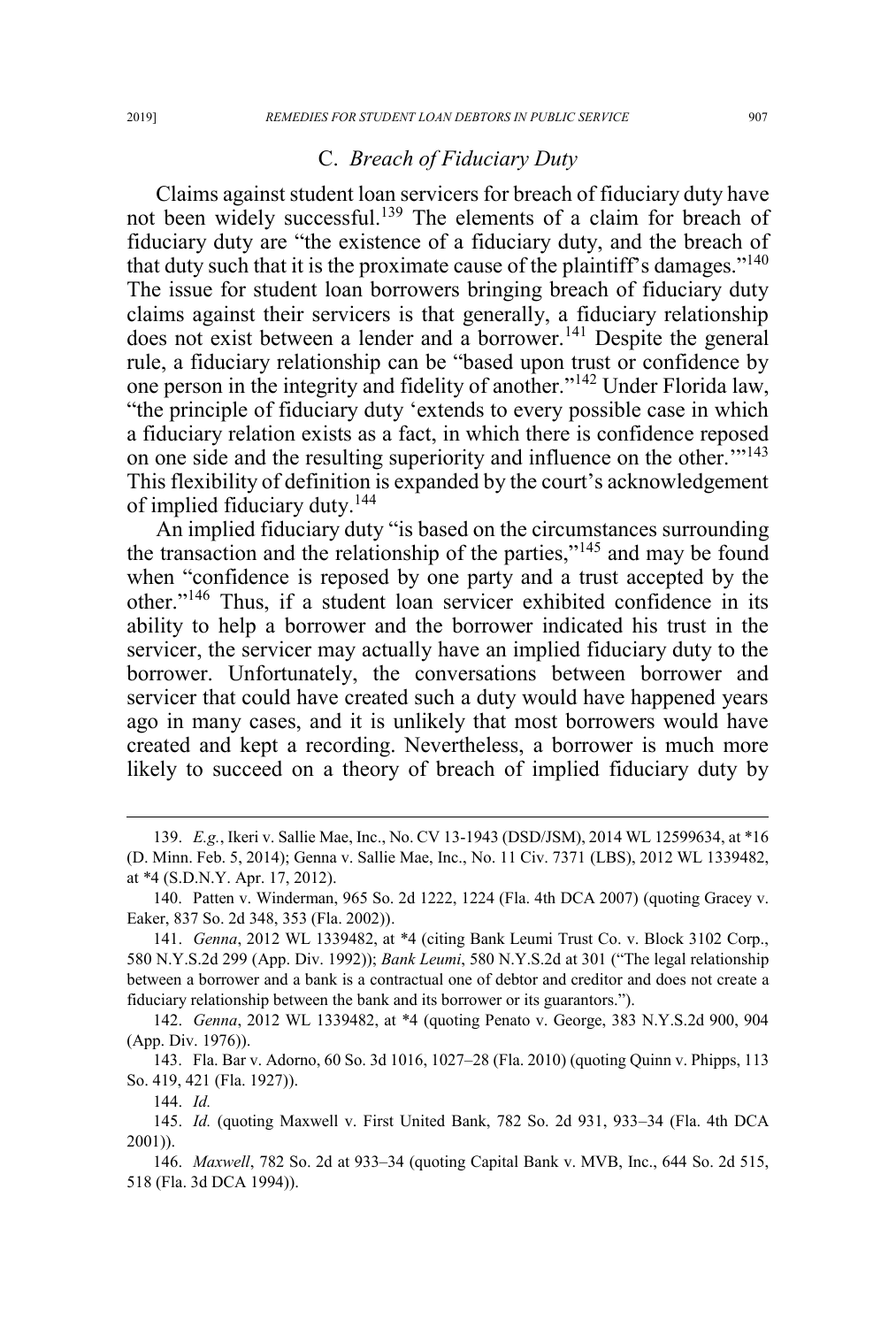alleging an exchange of confidence and trust, rather than making a general allegation of breach of fiduciary duty.

The statute of limitations for breach of fiduciary duty is four years, starting when the last element of the cause of action occurs.<sup>147</sup> While some borrowers may be able to bring an action against their servicer within four years, this is only a small portion of the ten years that a borrower may have continued making payments under the impression that their payments counted toward PSLF. There may, however, be an argument that could extend the statute of limitations. Courts differ as to whether the last element of the cause of action for breach of fiduciary duty is the breach itself or damage caused by that breach.<sup>148</sup> Because the statute of limitations is based on when the last element occurs and because there is a large gap between when the breach occurs and when damages occur, this ambiguity is significant. If the last element of the claim, and thus the start of the limitation period, is in fact the damages caused by the breach, borrowers could argue that the damages do not occur until the borrower has completed the 120 monthly payments—the point at which the loan should have been forgiven. Nevertheless, breach of fiduciary duty remains a difficult cause of action to bring.

#### III. UNFAIR, DECEPTIVE, OR ABUSIVE ACTS OR PRACTICES

The Dodd-Frank Act prohibits unfair, deceptive, or abusive acts or practices, which offers a potential recourse for victimized borrowers.<sup>149</sup> While the Act does not create a private right of action that borrowers could bring, the CFPB regularly brings actions on consumers' behalf.<sup>150</sup> Notably, in January 2017 the CFPB filed action against Navient, one of the main federal student loan servicers, for violating Title X of the Dodd-Frank Act, also known as the Consumer Financial Protection (CFP) Act.<sup>151</sup> The Middle District of Pennsylvania denied Navient's motion to dismiss, finding, among other things, that the CFPB had the authority to bring the action and that it sufficiently pleaded Navient's violations of

 <sup>147.</sup> Davis v. Monahan, 832 So. 2d 708, 709 (Fla. 2002); Woodward v. Woodward, 192 So. 3d 528, 531 (Fla. 4th DCA 2016); *see also* Patten v. Winderman, 965 So. 2d 1222, 1224–25 (Fla. 4th DCA 2007) (explaining that breach of fiduciary duty is not subject to the delayed discovery doctrine).

<sup>148.</sup> *Compare* Minotty v. Baudo, 42 So. 3d 824, 835–36 (Fla. 4th DCA 2010) (citing Gracey v. Eaker, 837 So. 2d 348, 353 (Fla. 2002)) (listing damages as a third element of the claim), *with Gracey*, 837 So. 2d at 353 (listing breach as the second and final element of the claim, though including within this element that the breach must result in damages).

<sup>149. 12</sup> U.S.C. § 5531 (2012).

<sup>150.</sup> Simpson v. Xerox Educ. Serv., LLC, No. 3:17-CV-00076-JHM, 2017 WL 6507654, at \*2 (W.D. Ky. Dec. 19, 2017).

<sup>151.</sup> Consumer Fin. Prot. Bureau v. Navient Corp., No. 3:17-CV-101, 2017 WL 3380530, at \*1 (M.D. Pa. Aug. 4, 2017).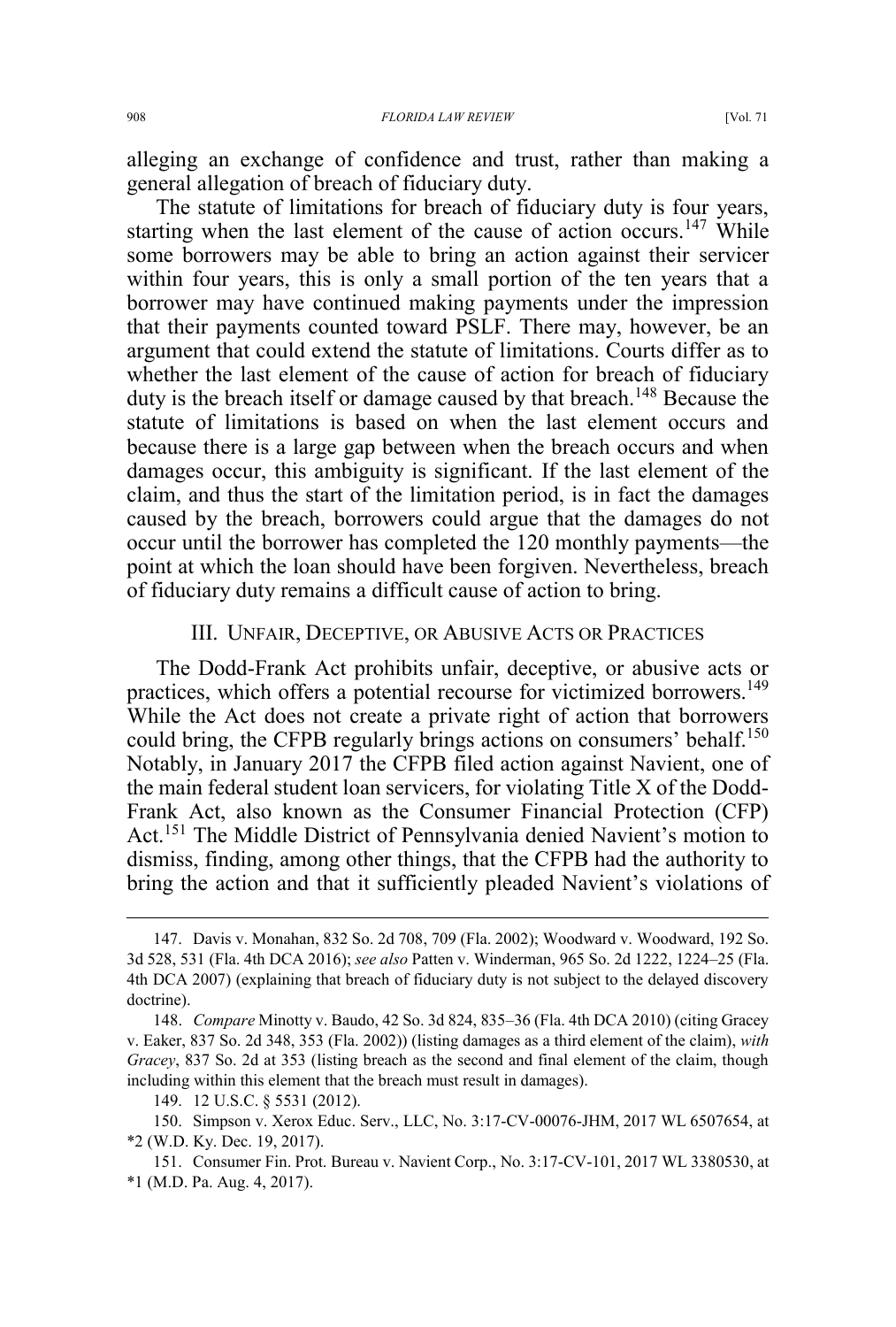the Dodd-Frank Act.<sup>152</sup> The CFPB's preliminary success in *Consumer Financial Protection Bureau v. Navient Corp.*<sup>153</sup> is therefore an indication that harm to student loan debtors who are working in public service but not enrolled in the PSLF program may have a remedy through the CFPB alleging unfair, deceptive, and abusive acts or practices. While the *Navient* court did not directly contemplate servicers' PSLF practices, its analysis provides a useful framework for discussing unfair, deceptive, and abusive acts or practices in the PSLF context.

# A. *Abusive Acts or Practices*

The CFPB's first count against Navient was for abusive acts, and the facts of this count most closely parallel servicers' PSLF practices.<sup>154</sup> The complaint alleged that Navient advertised its ability to help borrowers choose the best repayment plan for their individual needs, but "instead steered borrowers into forbearance without adequately advising them about other repayment options."<sup>155</sup> It is true that forbearance can be a useful option for borrowers; forbearance offers a temporary reprieve from payments<sup>156</sup> and can thus be well-suited for situations such as that of a borrower who is temporarily in between jobs. However, interest continues to accrue during the forbearance period, and if it goes on for long enough the interest will capitalize, increasing the principal.<sup>157</sup> This means that when a borrower in forbearance resumes payments, the monthly payment will likely be larger, and there could be "a significant increase in the total amount he or she must ultimately pay back."<sup>158</sup> Because of the drawbacks to forbearance, a borrower in long-term financial hardship would be better served with an income-driven repayment plan.<sup>159</sup>

Income-driven repayment plans take into account several factors to calculate an affordable monthly payment—even one as low as \$0 per month.<sup>160</sup> However, developing an income-based repayment plan for a borrower is a much longer and more complicated process than simply putting the borrower into forbearance, and Navient incentivizes its employees to make phone calls with borrowers as short as possible.<sup>161</sup>

152. *Id.* at \*9, \*25.

- 156. *Id.* at \*2.
- 157. *Id.*
- 158. *Id.*
- 159. *Id.*
- 160. *Id.*
- 161. *Id.*

<sup>153.</sup> No. 3:17-CV-101, 2017 WL 3380530 (M.D. Pa. Aug. 4, 2017).

<sup>154.</sup> *Id.* at \*19.

<sup>155.</sup> *Id.*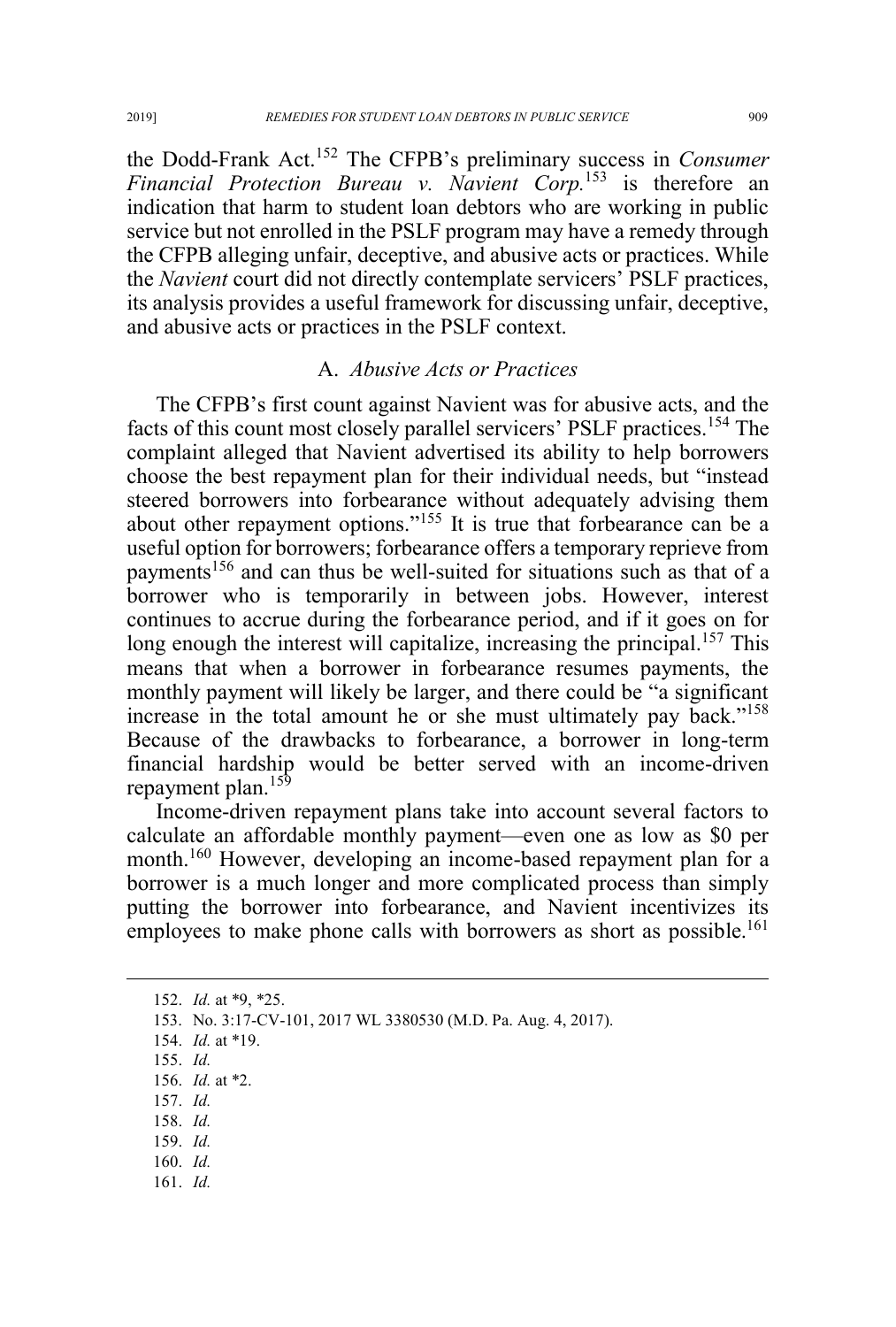This practice resulted in an outcome one might expect: Navient "routinely entered financially distressed borrowers into forbearance without adequately discussing—or sometimes discussing at all—the option of income-driven repayment plans."<sup>162</sup> Despite the numerous advantages of income-driven repayment plans over forbearance, the number of Navient's borrowers in forbearance exceeded those in income-driven repayment plans.<sup>163</sup> The disregard for Navient's borrowers' financial well-being stands in stark contrast to the representations on Navient's website—that it could help borrowers make the right decision for their situation.<sup>164</sup> According to the Middle District of Pennsylvania, the CFPB's Complaint alleged sufficient facts for a count of abusive acts or practices to survive Navient's Motion to Dismiss under Federal Rule of Civil Procedure  $12(b)(6)$ .<sup>165</sup>

There are two ways for an act or practice to be determined abusive under the Dodd-Frank Act. First, the act or practice is abusive if it "materially interferes with the ability of a consumer to understand a term or condition of a consumer financial product or service."<sup>166</sup> Second, the act or practice is abusive if it takes unreasonable advantage of:

(A) a lack of understanding on the part of the consumer of the material risks, costs, or conditions of the product or service;

(B) the inability of the consumer to protect the interests of the consumer in selecting or using a consumer financial product or service; or

(C) the reasonable reliance by the consumer on a covered person to act in the interests of the consumer.<sup>167</sup>

The CFPB relied on 2(C), unreasonable advantage of reasonable reliance, in its case against Navient.<sup>168</sup> The court noted the CFPB's allegations that Navient took unreasonable advantage of that reliance by failing to "give complete information on income-driven repayment plans and instead push[ing] borrowers into forbearance," which was "both detrimental to borrowers and beneficial to Navient."<sup>169</sup> The court was satisfied with the CFPB's allegations that borrowers reasonably relied on

 <sup>162.</sup> *Id.* 163. *Id.* 164. *Id.* at \*1, \*19. 165. *Id.* at \*19–20. 166. 12 U.S.C. § 5531(d)(1) (2012). 167. *Id.* § 5531(d)(2). 168. *Navient*, 2017 WL 3380530, at \*19. 169. *Id.*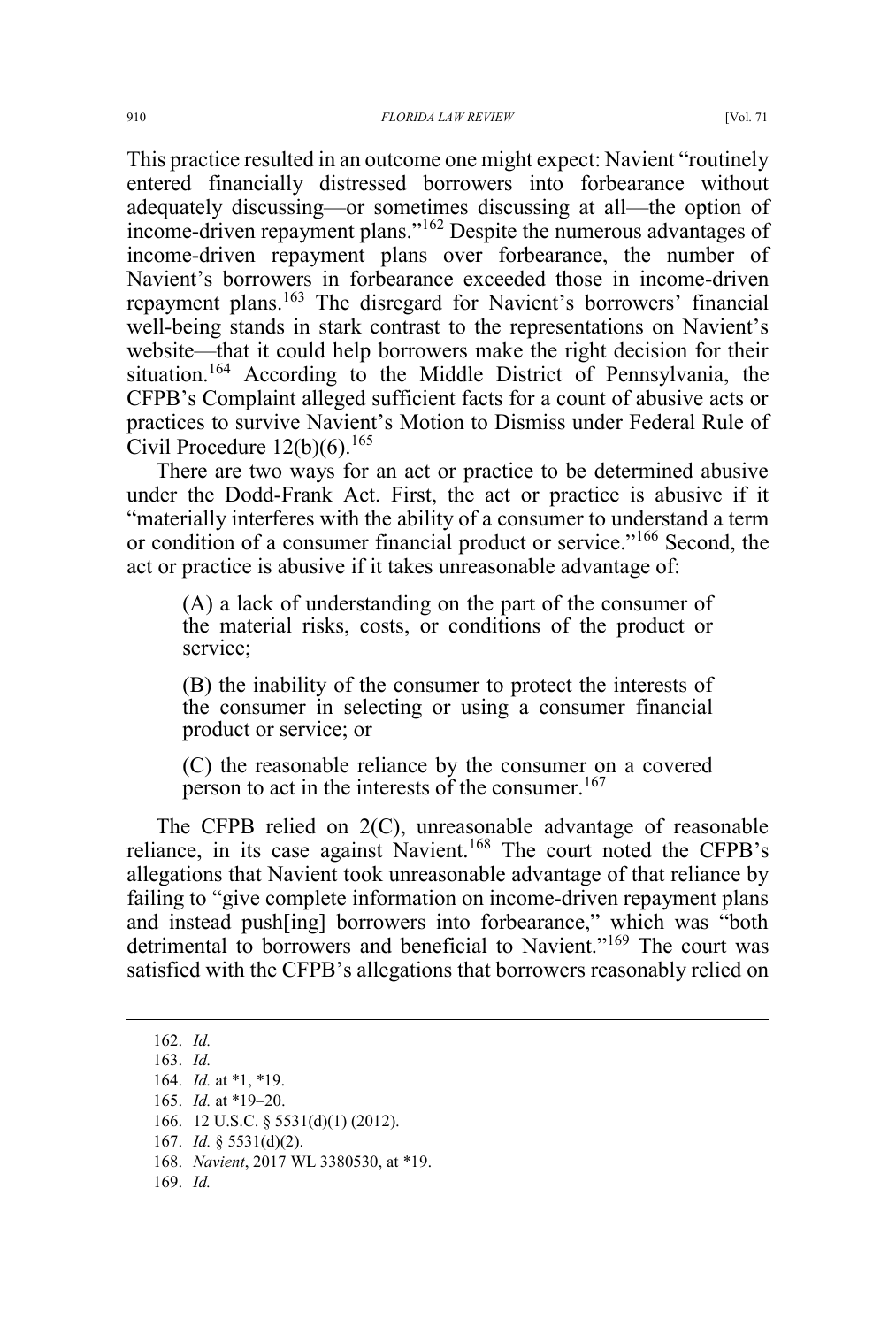Navient to act in their interests based on the representations on Navient's website and its invitation for borrowers to contact them for help, $170$ regardless of whether Navient had any legal duty to provide individualized financial counseling to borrowers.<sup>171</sup> As the court observed, the Dodd-Frank Act does not state that duty is an element of abusive act or practice.<sup>172</sup> After all, reasonable reliance does not necessarily come from a preexisting legal duty.<sup>173</sup> Therefore, as long as a borrower's reliance on a loan servicer is reasonable, any act that takes unreasonable advantage of that reliance could qualify as an abusive act.<sup>174</sup> According to the court, the CFPB's allegations were sufficient at the pleading stage to allege an abusive act or practice.<sup>175</sup>

The similarities between Navient's forbearance practices and servicers' PSLF practices described in the CFPB report are persuasive that the law should apply to them similarly. The CFPB reported that after borrowers communicated to their servicer that they worked in public service, servicers "withh[e]ld essential information about eligibility for PSLF."<sup>176</sup> Further, some borrowers informed their servicer of their intention to pursue PSLF, only for their servicer to place them into a nonqualifying repayment plan.<sup> $177$ </sup> The consequences of servicers' actions were the years that borrowers paid into a nonqualifying repayment plan and the increased costs of doing so.<sup>178</sup> Therefore, in both the PSLF context and in the CFPB's suit against Navient, servicers failed to proactively inform borrowers about an option that would have significantly improved their financial situations.

The CFPB's action against Navient and the Middle District of Pennsylvania's denial of Navient's Motion to Dismiss lays the groundwork for potential abusive practices claims against servicers for PSLF practices. If a servicer made positive representations about its ability to help borrowers choose an appropriate repayment plan, the CFPB should be able to show that the borrowers reasonably relied on their servicer to act in their interests. From there, borrowers must also be able to show that their servicer took unreasonable advantage of their reliance. If failing to inform borrowers about a more suitable incomedriven repayment plan constitutes taking unreasonable advantage of

174. *Id.*

175. *Id.*

 <sup>170.</sup> *Id.* at \*19–20.

<sup>171.</sup> *Id.*

<sup>172.</sup> *Id.*; 12 U.S.C. § 5531(d).

<sup>173.</sup> *Navient*, 2017 WL 3380530, at \*19–20 (citing RESTATEMENT (SECOND) OF CONTRACTS § 90 (AM. LAW INST. 2017)).

<sup>176.</sup> CONSUMER FIN. PROT. BUREAU, *supra* note 7, 29–30.

<sup>177.</sup> *Id.* at 33.

<sup>178.</sup> *Id.* at 29–33.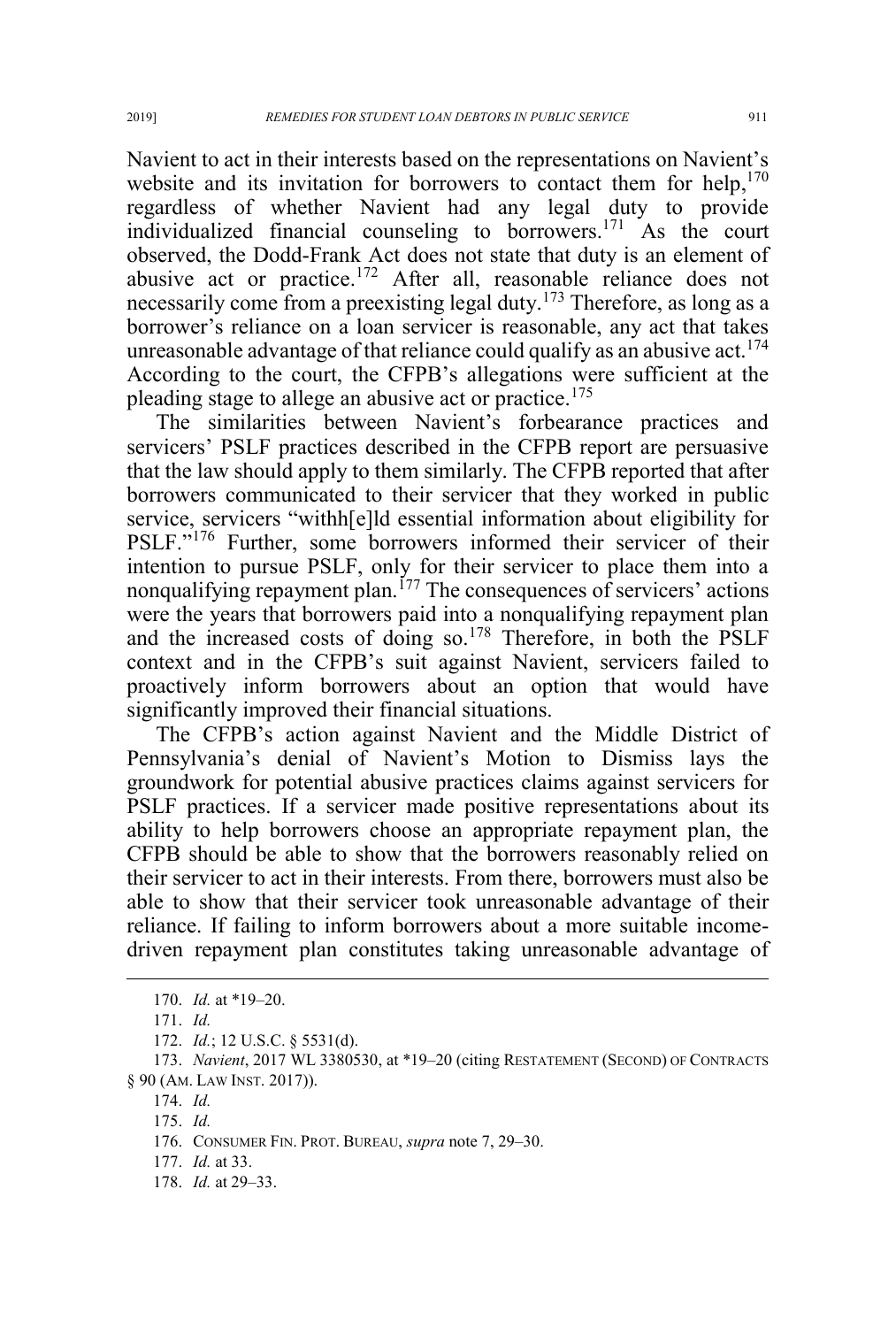borrowers, then failing to inform them about their eligibility for the PSLF program should as well. The CFPB took note that not putting a borrower on a suitable income-driven repayment plan was detrimental to the borrower and beneficial to Navient, $179$  and the same is true for not informing a borrower about the PSLF program. After all, a servicer loses money whenever a borrower is placed into PSLF because "doing so currently leads to the loan being reassigned to a specialty server."<sup>180</sup> And it seems clear that the borrower's loss of access to loan forgiveness causes significant financial harm. Therefore, the CFPB should have a strong case, on behalf of borrowers who were not informed about their eligibility for PSLF, against servicers under 12 U.S.C. § 5531(d) for abusive acts or practices.

### B. *Unfair Acts or Practices*

The CFPB's second and third counts against Navient were for unfair acts or practices, using both the same facts as the first count as well as additional information about Navient's failure to adequately notify borrowers about necessary paperwork.<sup>181</sup> Under the income-driven repayment plans, borrowers must submit renewal paperwork annually.<sup>182</sup> Although failure to submit this paperwork results in potentially irreversible consequences for borrowers, Navient's notice to borrowers about the deadline, both through email and nonelectronic mail, did not fully inform borrowers as to what was required of them.<sup>183</sup> The emails had a subject line of either "Your Sallie Mae Account Information" or "New Document Ready to View," and the body of the email simply stated that "a new education loan document is available. Please log in to your account to view it," and contained a hyperlink to Navient's website. The nonelectronic mail informed borrowers that their income-driven repayment plan would "expire in approximately 90 days" and that the "renewal process may take at least 30 days."<sup>184</sup> The Middle District of Pennsylvania determined that under both Navient's forbearance practices (from Count I) and its notice practices, the CFPB adequately pleaded a claim for unfair acts or practices.<sup>185</sup>

185. *Id.* at \*20–23.

 <sup>179.</sup> *Id.*

<sup>180.</sup> CONSUMER FIN. PROT. BUREAU, *supra* note 32, at 46.

<sup>181.</sup> Consumer Fin. Prot. Bureau v. Navient Corp., No. 3:17-CV-101, 2017 WL 3380530, at \*20, \*21 (M.D. Pa. Aug. 4, 2017).

<sup>182.</sup> *Id.* at \*2.

<sup>183.</sup> *Id.* at \*2–3.

<sup>184.</sup> *Id.* at \*3.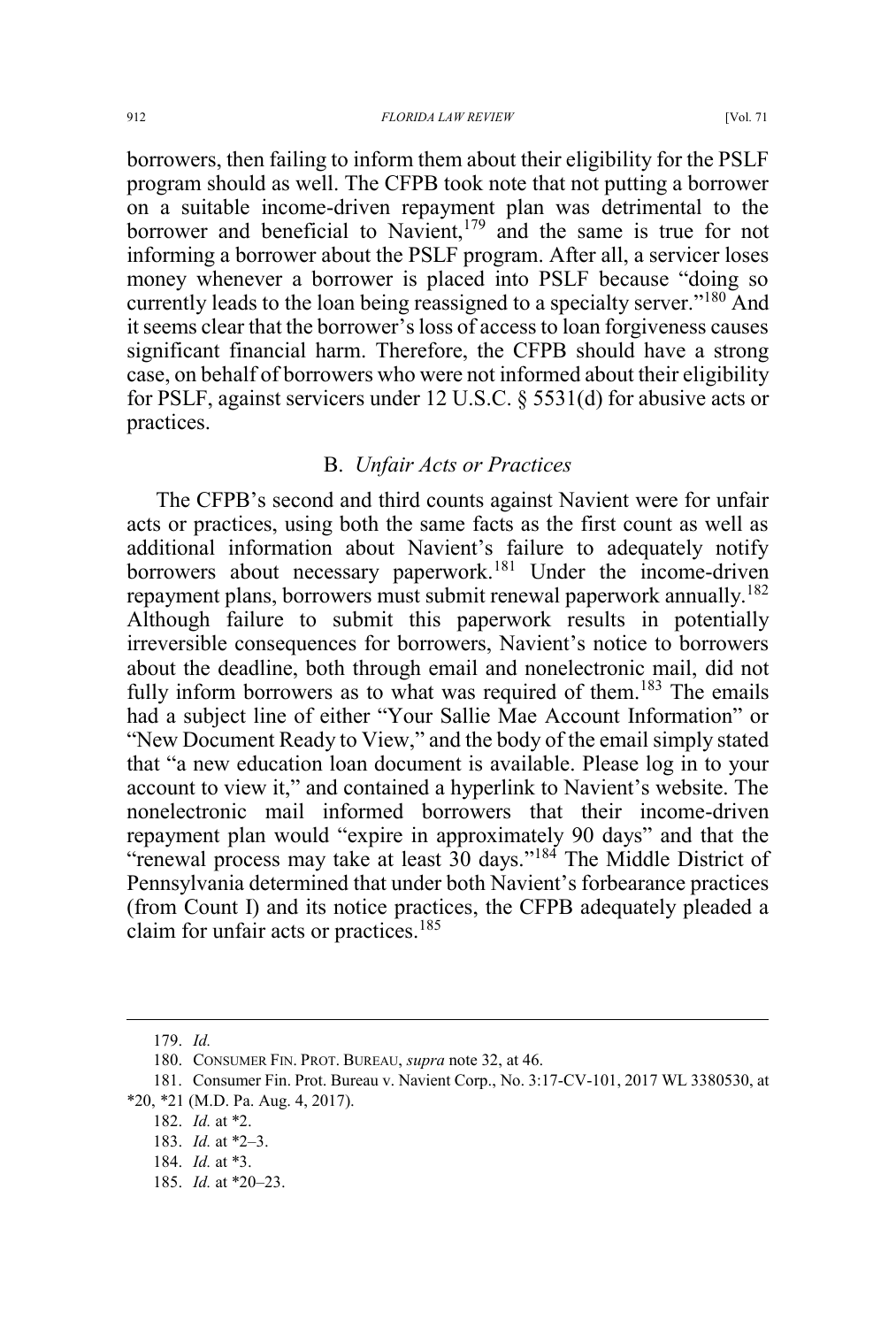There is a two-part test to determine whether an act or practice is unfair under the Dodd-Frank Act.<sup>186</sup> First, "the act or practice causes or is likely to cause substantial injury to consumers which is not reasonably avoidable by consumers."<sup>187</sup> Second, "such substantial injury is not outweighed by countervailing benefits to consumers or to competition."<sup>188</sup> An injury is reasonably avoidable if "consumers had a free and informed choice."<sup>189</sup> With both Navient's forbearance practices and its notice practices, the court found that the CFPB's allegations, if true, meant that borrowers would be unlikely to know that they needed to seek information beyond what their servicer told them either by phone, mail, or email.<sup>190</sup> Thus, while consumers may have had a free choice, the choice was not informed, and thus the injury was likely not reasonably avoidable.

Based on this standard and with the Middle District of Pennsylvania's analysis as guidance, the CFPB would also likely succeed on a claim that servicers' PSLF practices are unfair. First, the CFPB should have little difficulty in proving that the practice of not informing borrowers about their PSLF eligibility is likely to cause substantial injury to consumers. Just like Navient's forbearance and notice practices, servicers' PSLF practices can have permanent consequences on borrowers by increasing the total amount they must pay toward their loan. Also, the reasonable avoidability of this harm is analogous to that of both Navient's forbearance and notice practices: because borrowers do not have a free and informed choice where a servicer fails to inform them of their eligibility for PSLF based on their repayment plan, the harm of losing out on PSLF payments was not reasonably avoidable. Second, it seems clear that there are no countervailing benefits to consumers or competition by not informing borrowers about their PSLF eligibility. PSLF encourages college graduates to serve the public good in lower paying jobs. Preventing graduates from accessing the compensation for this service that Congress provided has no public benefit. Therefore, the CFPB should have a good chance at succeeding on an unfair acts or practices claim against servicers on the behalf of public service workers who were not informed about their PSLF eligibility.

190. *Id.* at \*21, \*22.

 <sup>186. 12</sup> U.S.C. § 5531(c) (2012).

<sup>187.</sup> *Id.* § 5531(c)(1)(A).

<sup>188.</sup> *Id.* § 5531(c)(1)(B).

<sup>189.</sup> *Navient*, 2017 WL 3380530, at \*21 (quoting FTC v. Neovi, Inc., 604 F.3d 1150, 1158 (9th Cir. 2010)).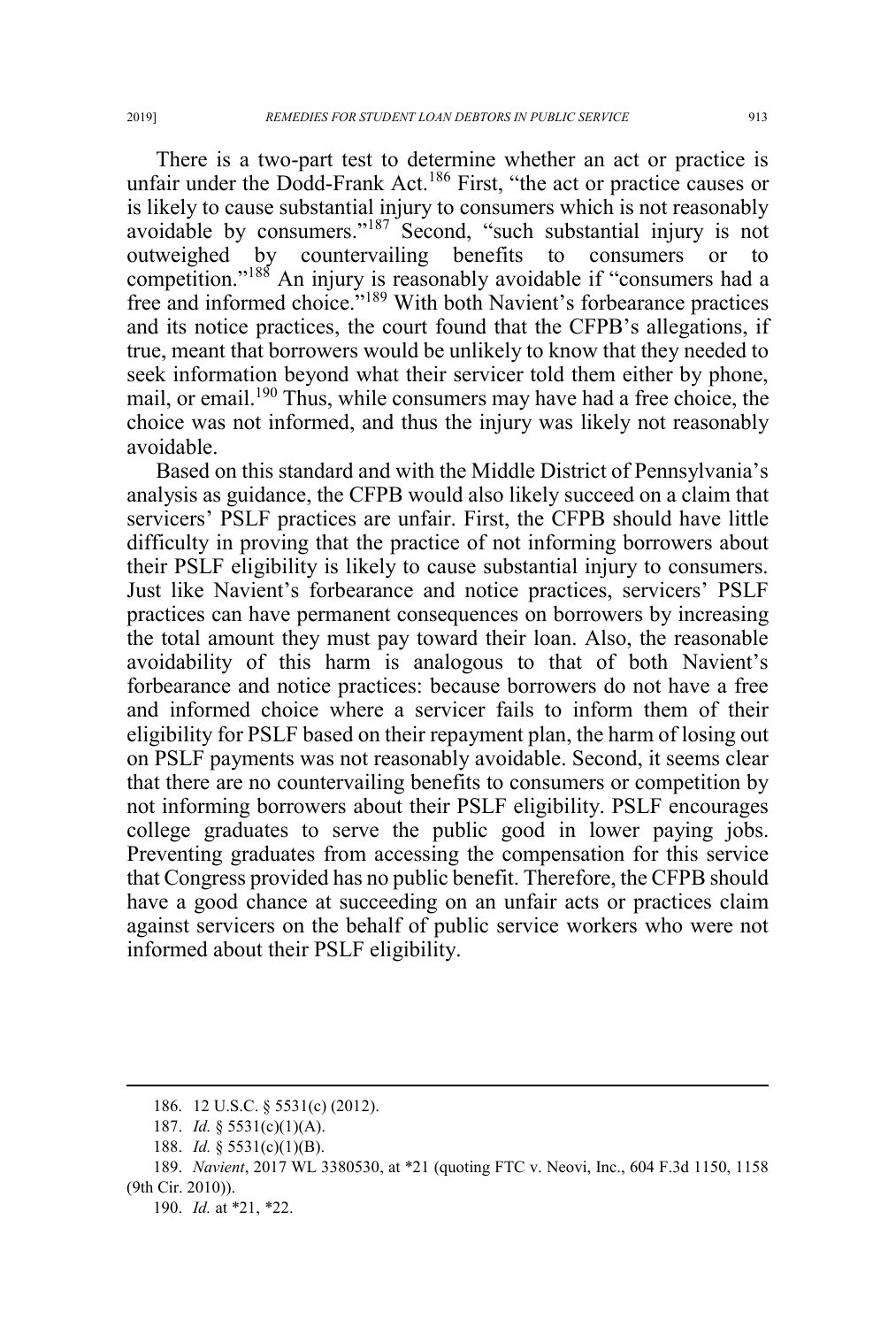#### C. *Deceptive Acts or Practices*

Finally, the CFPB's complaint also alleged several counts of deceptive acts or practices.<sup>191</sup> One count was for the mailed notices about the renewal paperwork for income-driven repayment plans, which stated that incorrect or incomplete information would result in a delay, "and thus implied that delay was the only consequence of submitting incorrect or incomplete information, when in truth it could have several irreversible consequences."<sup>192</sup> The remaining counts alleged that Navient informed defaulting borrowers that the federal loan rehabilitation program would reduce the consequences of default more than the program actually did.<sup>193</sup>

While the Dodd-Frank Act clearly defines the criteria for abusive and unfair acts, it does not define any criteria for a deceptive act.<sup>194</sup> Instead, courts evaluating deceptive practices under the Dodd-Frank Act apply the test used for deceptive acts under the Federal Trade Commission Act.<sup>195</sup> According to this test, an act or practice is deceptive if: "(1) 'there is a representation, omission, or practice that,' (2) 'is likely to mislead consumers acting reasonably under the circumstances,' and (3) 'the representation, omission, or practice is material.'"<sup>196</sup> Courts consider deception based on the "net impression" a representation has on the consumer.<sup>197</sup> Applying this test, the Middle District of Pennsylvania was able to determine that Navient's practice of "creat[ing] a false impression that a processing delay was the only adverse consequence of filing an incomplete or inaccurate application[]" was a sufficient pleading for a deceptive act.<sup>198</sup> And although circuits are split on the issue of whether Federal Rule of Civil Procedure 9(b)'s heightened pleading requirement for allegations of fraud or mistake applies to allegations of a deceptive act,<sup>199</sup> the Eleventh Circuit has not weighed in on the issue.<sup>200</sup>

196. *Id.* (quoting *Gordon*, 819 F.3d at 1192–93).

198. *Id.* at \*23–24.

199. The 9th Circuit has expanded Rule 9(b)'s heightened pleading standard to claims in which fraud is not an element, reasoning that using the word *deceptive* instead of *fraud* did "not detract from the apparently fraudulent nature of the allegations." Consumer Fin. Prot. Bureau v. Prime Mktg. Holdings, LLC, No. CV1607111-BRO (JEMX), 2016 WL 10516097, at \*5 (C.D. Cal. Nov. 15, 2016) (quoting FTC v. Lights of Am., Inc., 760 F. Supp. 2d 848, 853 (C.D. Cal. 2010)). On the other hand, the Tenth Circuit and some district courts more strictly limit 9(b) to fraud. *Navient*, 2017 WL 3380530, at \*24–25; Consumer Fin. Prot. Bureau v. Frederick J. Hanna & Assoc., P.C., 114 F. Supp. 3d 1342, 1371–74 (N.D. Ga. 2015).

200. *Frederick J. Hanna & Assoc.*, 114 F. Supp. 3d at 1371–72.

 <sup>191.</sup> *Id.* at \*23–26.

<sup>192.</sup> *Id.* at \*23.

<sup>193.</sup> *Id.* at \*24.

<sup>194. 12</sup> U.S.C. § 5531 (2012); *Navient*, 2017 WL 3380530, at \*23.

<sup>195.</sup> *Navient*, 2017 WL 3380530, at \*23 (citing Consumer Fin. Prot. Bureau v. Gordon, 819 F.3d 1179, 1193 n.7 (9th Cir. 2016)).

<sup>197.</sup> *Id.* (quoting *Gordon*, 819 F.3d at 1193).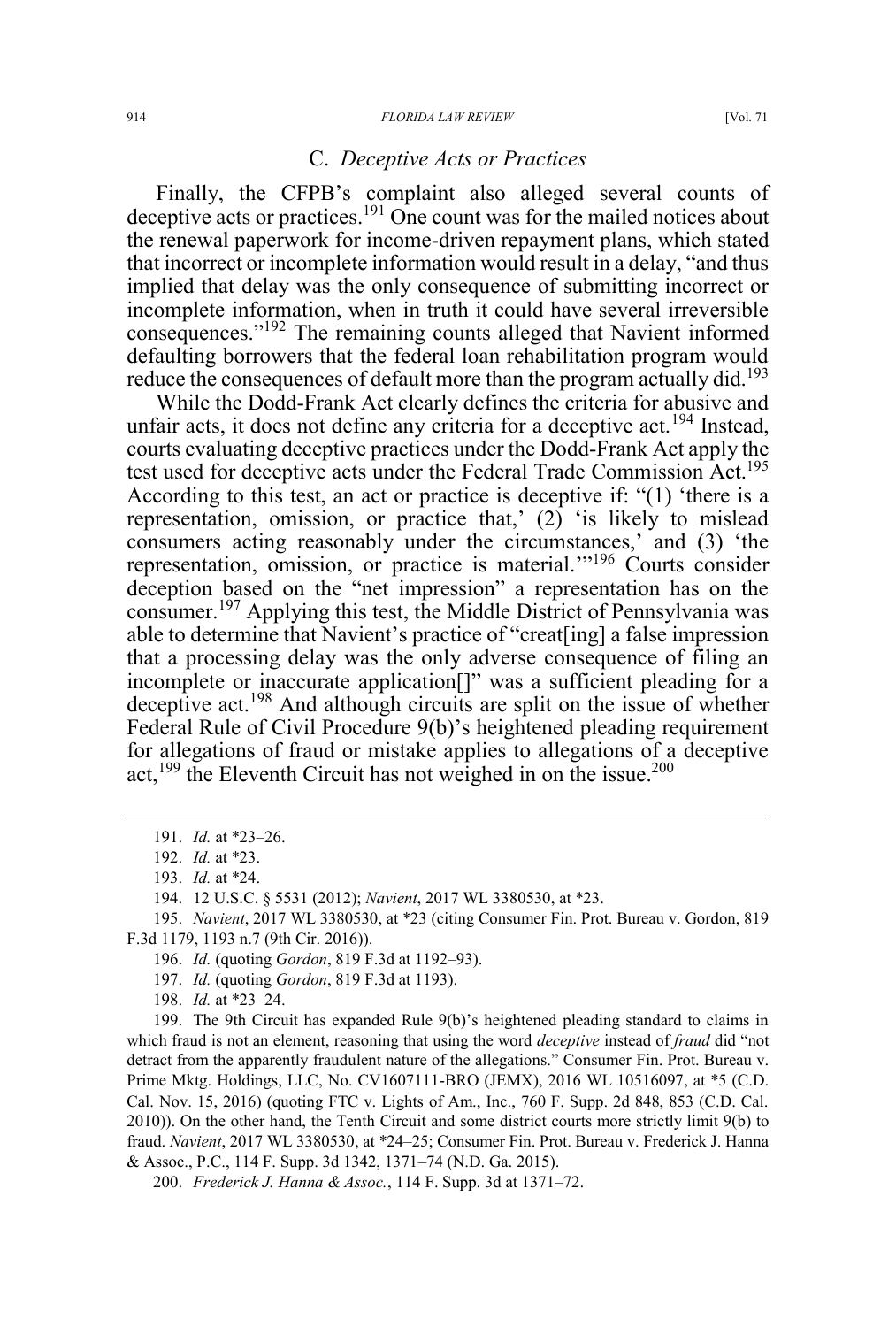According to the Middle District of Pennsylvania's analysis, the CFPB should also be able to make a successful claim that student loan servicers engaged in deceptive acts or practices. As the CFPB report indicated, loan servicers led borrowers to believe that their payments were eligible for PSLF, when they in fact were not.<sup>201</sup> The net impression of the servicers' representation was that borrowers working in public service jobs only needed to continue making their loan payments for 120 months in order for their loans to be forgiven. It logically follows that a borrower acting reasonably under the circumstances would continue making loan payments. However, that borrower would be misled, because the borrower would in fact have to consolidate his loan into a Direct loan in order for his payments to be PSLF eligible.<sup>202</sup> Also, the misleading would be material, because it has great impact on the decisions the borrower makes.<sup>203</sup>

Therefore, servicers' PSLF practices should meet all three factors of the test for deceptive acts or practices.<sup>204</sup>

### D. *Statute of Limitations*

The CFPB's final hurdle in bringing action against student loan servicers for the violation of the Dodd-Frank Act is that the claims must be within the statute of limitations. The law on this matter is explicit: "Except as otherwise permitted by law or equity, no action may be brought under this title more than 3 years after the date of discovery of the violation to which an action relates."<sup>205</sup> The 3-year limitation period does not start at the "mere receipt of a consumer complaint."<sup>206</sup> Rather, such a consumer complaint would only put the CFPB on inquiry notice that it should investigate the matter for a possible violation.<sup>207</sup> The limitation period begins when the CFPB discovers "the facts constituting the violation."<sup>208</sup> It is unclear from the CFPB's reports exactly when it discovered the facts constituting student loan servicers' unfair, deceptive, and abusive acts or practices; however, it seems likely that the CFPB was

 <sup>201.</sup> CONSUMER FIN. PROT. BUREAU, *supra* note 7.

<sup>202.</sup> *Id.* at 29.

<sup>203.</sup> Consumer Fin. Prot. Bureau v. NDG Fin. Corp., No. 15-cv-5211 (CM), 2016 WL 7188792, at \*14 (S.D.N.Y. Dec. 2, 2016) (describing a material misrepresentation as one "likely to affect consumer decisionmaking"); *Material Misrepresentation*, BLACK'S LAW DICTIONARY (10th ed. 2014) ("A false statement to which a reasonable person would attach importance in deciding how to act  $\dots$ .").

<sup>204.</sup> *Navient*, 2017 WL 3380530, at \*23.

<sup>205. 12</sup> U.S.C. § 5564(g)(1) (2012).

<sup>206.</sup> Consumer Fin. Prot. Bureau v. Nationwide Biweekly Admin., Inc., No. 15-CV-02106- RS, 2017 WL 3948396, at \*10 (N.D. Cal. Sept. 8, 2017).

<sup>207.</sup> *Id.*

<sup>208.</sup> *Id.*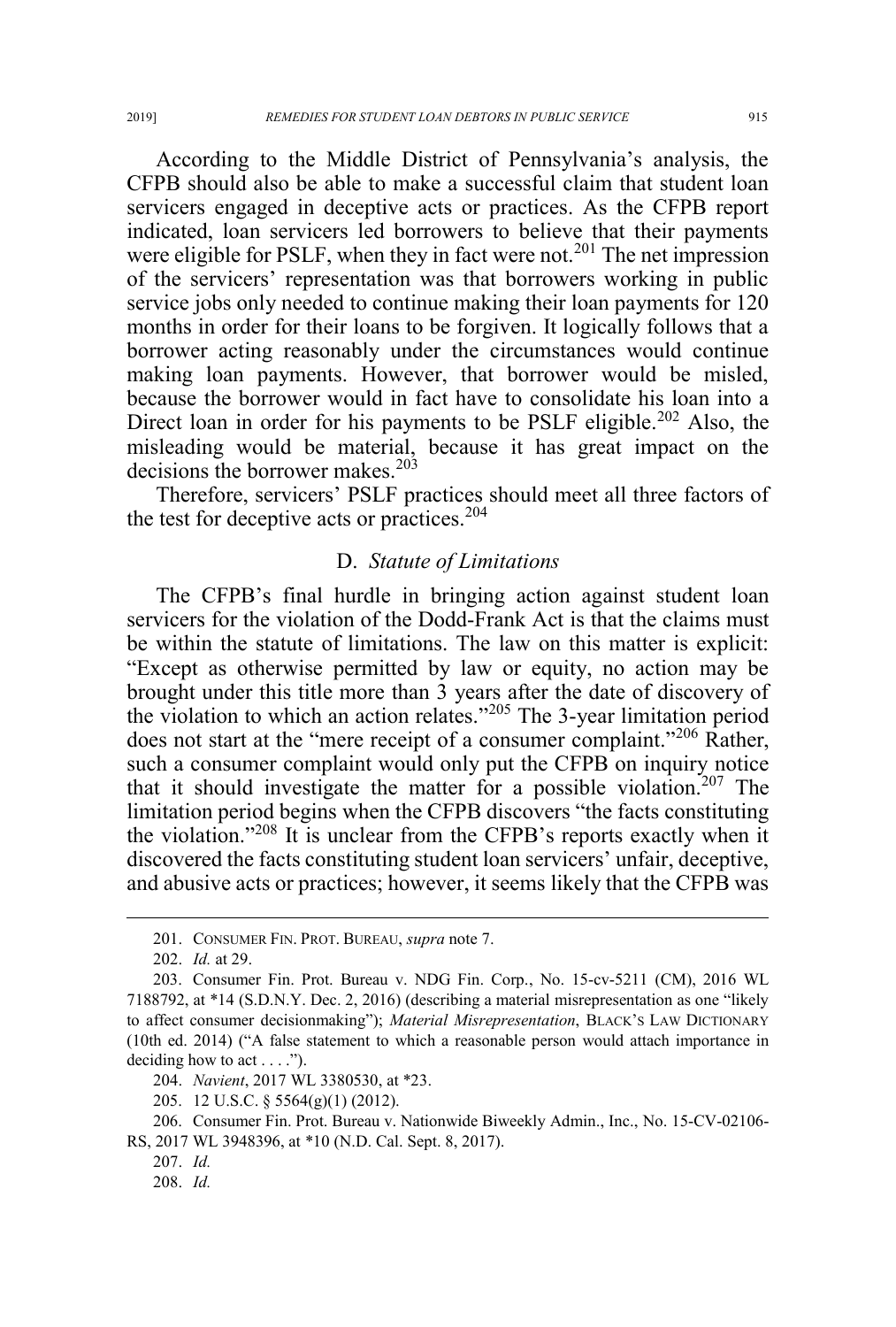#### 916 *FLORIDA LAW REVIEW* [Vol. 71

aware of the facts by time it published them in its June 2017 report.<sup>209</sup> While the CFPB has been less aggressive under its recent leadership,<sup>210</sup> time remains to see whether the CFPB will act on the PSLF issues raised in its reports. Furthermore, the CFPB may have an argument that its statute of limitations has only began to run more recently based on the discovery of new facts.

## **CONCLUSION**

The Public Service Loan Forgiveness program offered much-needed relief to a class of borrowers who put public service ahead of their own financial needs. While a complete forgiveness of loans, regardless of their value, is generous, borrowers who decided to pursue PSLF made a huge commitment: ten years of public service. For a borrower who has worked for years with the understanding that his loans would be forgiven after the 120th monthly payment, the realization that his payments were not in fact PSLF eligible would be devastating. And yet, because of the practices of student loan servicers, this exact scenario is unfolding across the country. With only one percent of applications for loan forgiveness being approved, the problem is obvious, and initial litigation is already laying the ground for a continued increase in litigation against student loan servicers.

For borrowers wanting to bring action against their student loan servicer, the first step will be overcoming an argument of federal preemption. Despite a Ninth Circuit holding to the contrary, precedent best supports the conclusion that the Higher Education Act does not preempt state law claims against student loan servicers. While no court has considered whether there is a valid cause of action against student loan servicers for their PSLF practices, there are at least three causes of action that could succeed under Florida law. Harm through misinformation seems to best fall under fraudulent misrepresentation, and, indeed, that might be the strongest cause of action available to borrowers. There is also a compelling argument that servicers are unjustly enriched by their actions, although courts may be skeptical of the idea that a doctrine originating in property law should apply to loan payments spanning several years. Finally, even though courts have consistently found that loan servicers do not owe borrowers a fiduciary duty, courts may be amenable to recovery under breach of implied fiduciary duty.

 <sup>209.</sup> CONSUMER FIN. PROT. BUREAU, *supra* note 7, at 27–43.

<sup>210.</sup> *Pressure Mounts on CFPB Over Public Service Loan Forgiveness Program*, PYMNTS (Apr. 9, 2019), https://www.pymnts.com/consumer-finance/2019/cfpb-public-service-loanforgiveness/ [https://perma.cc/8UJ8-BQRP]; Chris Arnold, *Trump Administration Plans to Defang Consumer Protection Watchdog*, NPR (Feb. 12, 2018), https://www.npr.org/2018/02/12/ 584980698/trump-administration-to-defang-consumer-protection-watchdog [https://perma.cc/ U3NB-CX3Q].